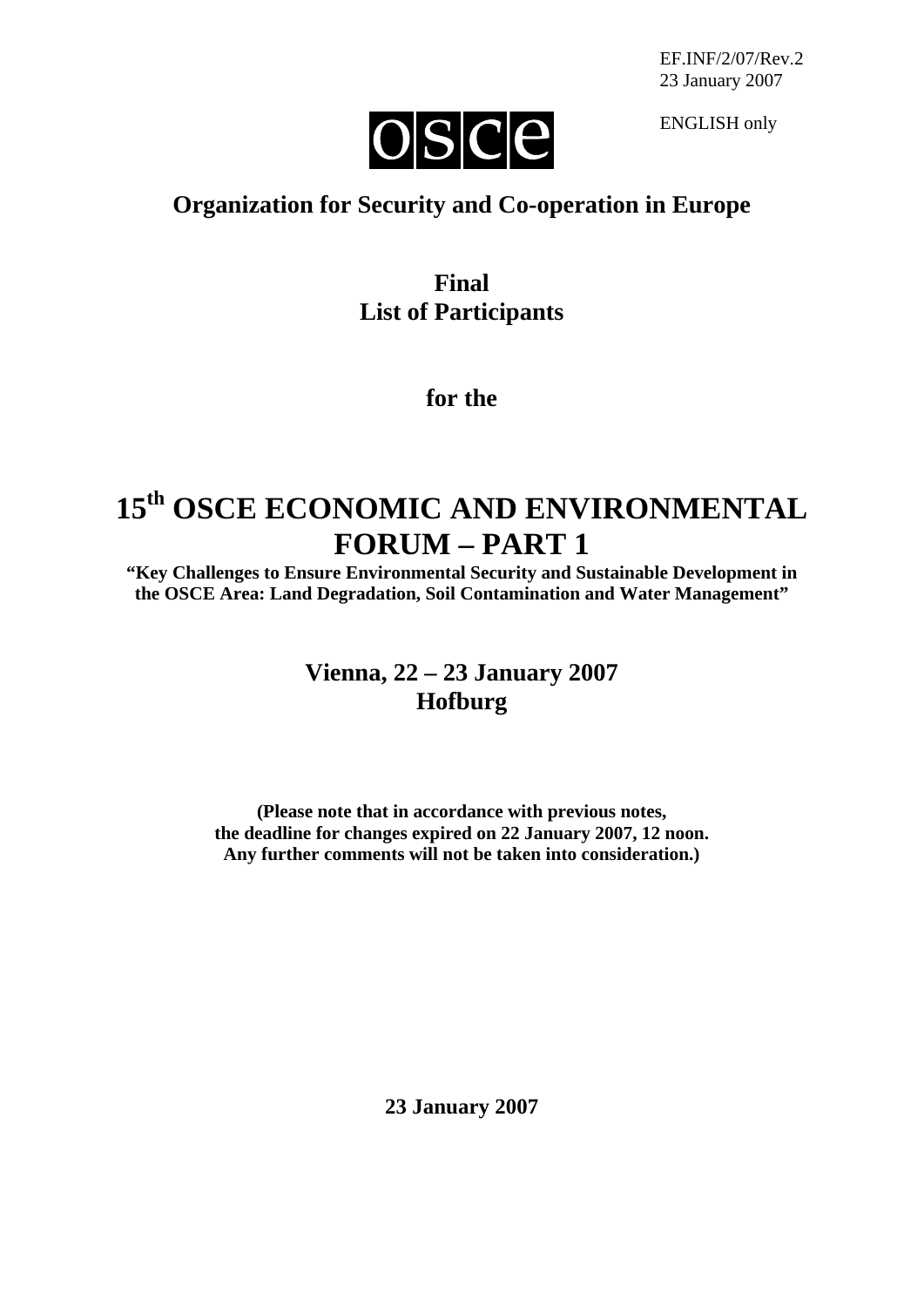| <b>Country / Delegation</b> | <b>First Name</b> | <b>Family Name</b> | <b>Organization &amp; Department</b>                                                                                                                      | <b>Position</b>                                                                                                    | <b>Mailing Address</b>                                     | E-Mail                             |
|-----------------------------|-------------------|--------------------|-----------------------------------------------------------------------------------------------------------------------------------------------------------|--------------------------------------------------------------------------------------------------------------------|------------------------------------------------------------|------------------------------------|
| Albania                     | <b>Ndue</b>       | Preka              | Ministry of Agriculture, Food and Consumer                                                                                                                | <b>DELEGATIONS</b><br>Deputy Minister                                                                              | Skanderberg Square No. 2, Tirana                           | ndue.preka@hotmail.com             |
| Albania                     | Entela            | Gjika              | Protection<br>Permanent Mission of the Republic of                                                                                                        | <b>First Secretary</b>                                                                                             | Reisnerstrasse 27/6A, 1030 Vienna                          | egiika@chello.at                   |
| Albania                     | Tom               | Thercaj            | Albania<br>Ministry of Environment, Forest and Water                                                                                                      | Adviser, Spokesman                                                                                                 | Rruga e Durresit 27, Tirana                                | thercaj@yahoo.it                   |
|                             |                   |                    | Administration<br>Permanent Mission of Germany to the                                                                                                     |                                                                                                                    |                                                            |                                    |
| Germany                     | Axel              | Berg               | OSCE                                                                                                                                                      | Ambassador, Head of Mission                                                                                        | Metternichgasse 3, 1030 Vienna                             | axel.berg@diplo.de                 |
| Germany                     | Friedrich         | von Bismark        | Governmental Program for the Rehabilitation Chief Executive Officer<br>of East-German Lignite Mines (StuBA)                                               |                                                                                                                    | Karl-Liebknecht-Strasse 33, 10178 Berlin                   | bismarck@gs-stuba.de               |
| Germany                     | Andreas           | <b>Bieber</b>      | Soil Protection and Contaminated Sites,<br>Federal Ministry for the Environment                                                                           | Head of Division                                                                                                   | Robert-Schuman-Platz 3, 53175 Bonn                         | andreas.bieber@bmu.bund.de         |
| Germany                     | Sabine            | Stöhr              | Permanent Mission of Germany to the<br>OSCE                                                                                                               | Counsellor                                                                                                         | Metternichgasse 3, 1030 Vienna                             | abine.stoehr@diplo.de              |
| Germany                     | Angelica          | Caro-Ortiz         | Permanent Mission of Germany to the<br>OSCE                                                                                                               | Adviser                                                                                                            | Fasangasse 12/11, 1030 Vienna                              | hosp1-dip@wien.auswaertiges-amt.de |
| Germany                     | Tilman            | Krüger             | Permanent Mission of Germany to the<br>OSCE                                                                                                               | Adviser, Expert                                                                                                    | Metternichgasse 3, 1030 Vienna                             | ilman.krueger@diplo.de             |
| European Commission         | Christian D       | Falkowski          | Delegation of the European Commission to<br>he OSCE                                                                                                       | Ambassador, Head of Delegation                                                                                     | Argentinierstrasse 26/10, 1040 Vienna                      | delegation-vienna@cec.eu.int       |
| European Commission         | Claudia           | Olazábal           | EC, Agriculture and Soil Unit, Environment<br>Directorate-General                                                                                         | <b>Head of Sector</b>                                                                                              | European Commission, 1049 Brussels                         | claudia.olazabal@ec.europa.eu      |
| European Commission         | Lorenzo           | Rilasciati         | Delegation of the European Commission to<br>the OSCE                                                                                                      | Counsellor                                                                                                         | Argentinierstrasse 26/10, 1040 Vienna                      | martin.landgraf@cec.europa.eu      |
| European Commission         | Anthonius W.      | de Vries           | European Commission                                                                                                                                       | OSCE/EED & UNECE Coordinator                                                                                       | Wetsraat/Rue de la Loi 170, Bruxelles                      | anthonius.de-vries@ec.europa.eu    |
| <b>USA</b>                  | Julie             | Finley             | United States Mission to the OSCE                                                                                                                         | Ambassador, Head of Delegation                                                                                     | Obersteinergasse 11, 1190 Vienna                           | inleyjh@state.gov                  |
| <b>USA</b>                  | Kyle              | Scott              | United States Mission to the OSCE                                                                                                                         | Deputy Chief of Mission                                                                                            | Obersteinergasse 11, 1190 Vienna                           | scottkr@state.gov                  |
| <b>USA</b>                  | John              | Matuszak           | U.S. Department of State, Oceans and<br>International Environment and Scientific<br>Affairs, Office of Environmental Policy,<br>Multilateral Institutions | <b>Division Chief</b>                                                                                              | 2201 c Street NW, Washington DC 20520                      | matuszakjm@state.gov               |
| <b>USA</b>                  | Diana             | <b>Brown</b>       | United States Mission to the OSCE                                                                                                                         | Deputy Political Counsellor                                                                                        | Obersteinergasse 11, 1190 Vienna                           | prowndf@state.gov                  |
| USA                         | Robert            | Carlson            | United States Mission to the OSCE                                                                                                                         | Political/Economic Officer                                                                                         | Obersteinergasse 11, 1190 Vienna                           | carlsonrw@state.gov                |
| <b>USA</b>                  | Samuel            | Kotis              | U.S. Embassy in Budapest                                                                                                                                  | Regional Environment, Science, Technology<br>and Health Officer for Central and Eastern<br>Europe and the Caucasus | Szabadsag Ter 12, 1054 Budapest                            | kotiss@state.gov                   |
| <b>USA</b>                  | Stephen           | Steger             | United States Mission to the OSCE                                                                                                                         | Political/Economic Officer                                                                                         | Obersteinergasse 11, 1190 Vienna                           | stegersf@state.gov                 |
| <b>USA</b>                  | Shelly            | Han                | Commission on Security and Cooperation in<br>Europe                                                                                                       | Senior Adviser                                                                                                     | 234 Ford House Office Building, Washington,<br>DC 20515    | shelly.han@mail.house.gov          |
| Andorra                     | Joan              | Pujal Laborda      | Permanent Mission of Andorra to the OSCE                                                                                                                  | <b>Head of Mission</b>                                                                                             | Kärntnerring 2A/13, 1010 Vienna                            | office@ambaixada-andorra.at        |
| Andorra                     | Marta             | Salvat             | Permanent Mission of Andorra to the OSCE                                                                                                                  | Special Envoy on Policy and Security Issues                                                                        | Kärntnerring 2A/13, 1010 Vienna                            | office@ambaixada-andorra.at        |
| Armenia                     | Jivan             | Tabibian           | Delegation of the Republic of Armenia to the<br>OSCE                                                                                                      | Ambassador, Head of Delegation                                                                                     | Neubaugasse 12-14/1/16, 1070 Vienna                        | armeniapm@armenianmission.at       |
| Armenia                     | Simon             | Papyan             | Ministry of Nature Protection                                                                                                                             | <b>First Deputy Minister</b>                                                                                       | 3 Government Building, Republic Square,<br>375010, Yerevan | nterdpt@rambler.ru                 |
| Armenia                     | Martun            | Matevosyan         | Ministry of Agriculture                                                                                                                                   | Head of "Arm Forest" State Enterprise                                                                              | 41 Armenakyan, Yerevan                                     |                                    |
| Armenia                     | Armen             | Ghularyan          | Governement of the Republic                                                                                                                               | Governor of Tavush Region                                                                                          | I, Sahmanadrakan Square, Idjevan                           |                                    |
|                             |                   |                    |                                                                                                                                                           |                                                                                                                    |                                                            |                                    |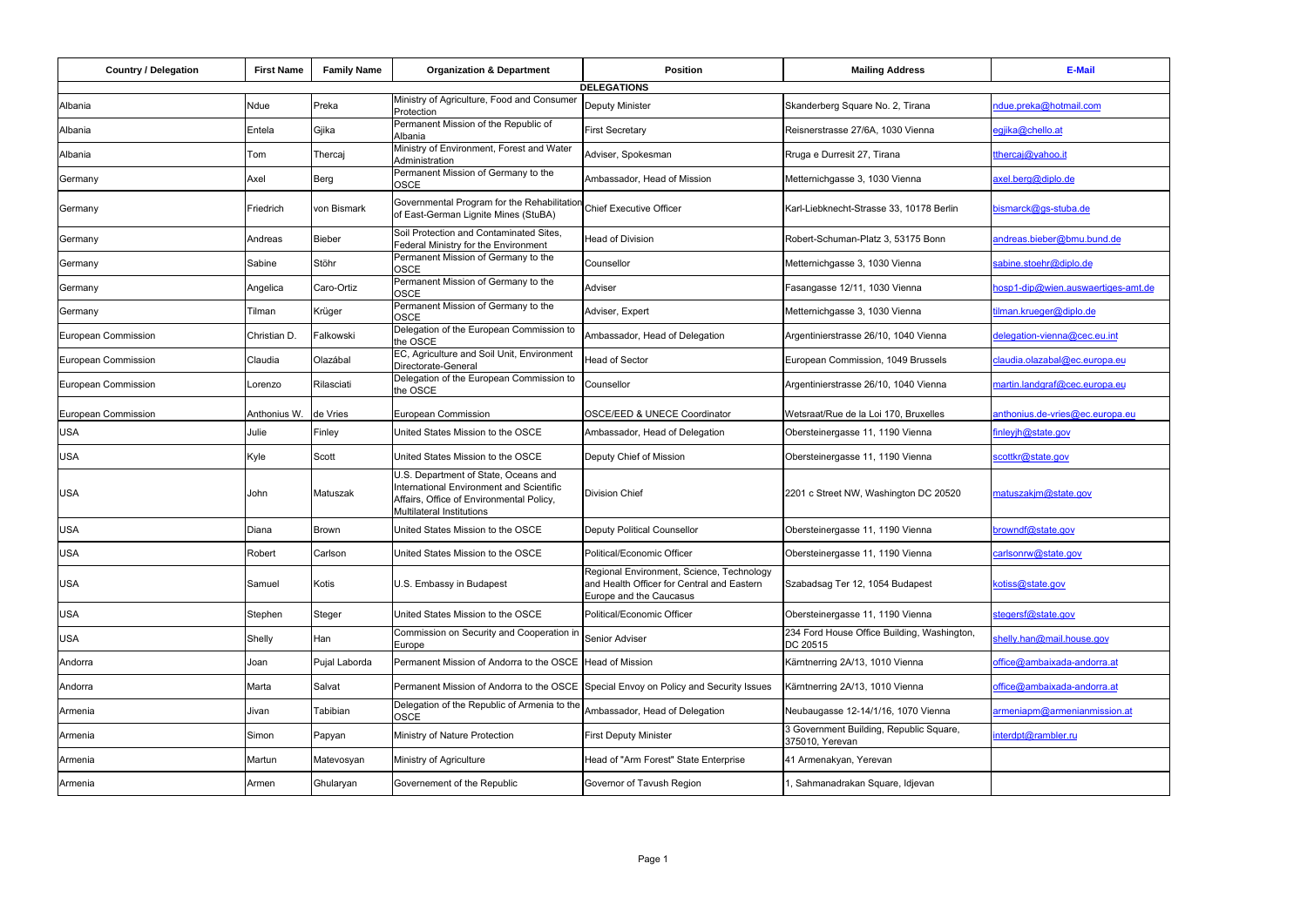| <b>Country / Delegation</b> | <b>First Name</b> | <b>Family Name</b> | <b>Organization &amp; Department</b>                                                      | <b>Position</b>                                               | <b>Mailing Address</b>                    | E-Mail                             |
|-----------------------------|-------------------|--------------------|-------------------------------------------------------------------------------------------|---------------------------------------------------------------|-------------------------------------------|------------------------------------|
| Armenia                     | Ishkhan           | Karapetyan         | <b>SME Development National Centre</b>                                                    | <b>Executive Director</b>                                     | #5 MHER Mkrtchyan Street, Yerevan         | carapetyan@smednc.am               |
| Armenia                     | Andranik          | Hovhannisyan       | Delegation of the Republic of Armenia to the<br>OSCE                                      | Second Secretary                                              | Neubaugasse 12-14/1/16, 1070 Vienna       | ovhannisvan@armenianmission.at     |
| Austria                     | Margit            | Wästfeld           | Permanent Mission of Austria to the OSCE                                                  | Ambassador - Head of Mission                                  | Minoritenplatz 8, 1014 Vienna             | margit.waestfeld@bmaa.gv.at        |
| Austria                     | Susanne           | Bachfischer        | Permanent Mission of Austria to the OSCE                                                  | Counsellor                                                    | Minoritenplatz 8, 1014 Vienna             | usanne.bachfischer@bmaa.gv.at      |
| Austria                     | Katharina         | Wieser             | Federal Ministry for Foreign Affairs                                                      | Minister, Head of Unit III.6.a - Environment                  | Minoritenplatz 8, 1014 Vienna             |                                    |
| Austria                     | Manfred           | Schekulin          | Federal Ministry of Economics and Labour                                                  | <b>Director</b>                                               | Stubenring 1, 1010 Vienna                 | nanfred.schekulin@bmwa.qv.at       |
| Austria                     | Manfred           | Kohlbach           | Federal Ministry for Foreign Affairs                                                      | Department for Energy and Environment                         | Minoritenplatz 8, 1014 Vienna             |                                    |
| Austria                     | Sigbert           | Huber              | Umweltbundesamt, Department Terrestrial<br>Ecology                                        | Project Manager                                               | Spittelauer Laende 5, 1090 Vienna         | igbert.huber@umweltbundesamt.at    |
| Austria                     | Harald            | Kasamas            | <b>BMLFUW, Environment Ministry</b>                                                       | Contam. Land Management                                       | Stubenbastei 5, 1010 Vienna               | arald.kasamas@lebensministerium.at |
| Austria                     | Nora              | Mitterböck         | Ministry of Agriculture, Forestry,<br><b>Environment and Water Management</b>             | Division Air Pollution, Control and Climate<br>Protection     |                                           |                                    |
| Azerbaijan                  | Fuad              | smayilov           | Permannet Mission of the Republic of<br>Azerbaijan to the OSCE                            | Ambassador, Permanent Representative                          | Huegelgasse 2, 1130 Vienna                | office@azembvienna.at              |
| Azerbaijan                  | Galib             | srafilov           | Ministry of Foreign Affairs                                                               | Head of Division                                              | 4 Sh. Gurbanov Street, Baku, AZ 1009      | girafilov@mfa.gov.az               |
| Azerbaijan                  | Ramiz             | Rzayev             | Ministry of Ecology and Natural Resources                                                 | Chief of Protocol and Organization Sector                     | B. Aghayev Street 100-A, AZ 1073 Baku     | alivev@iglim.baku.az               |
| Azerbaijan                  | Sabir             | Ahadov             | Ministry of Agriculture, Department for<br>Melioration and Land Use                       | Deputy Head of Department                                     | 40 Uzeyir Hajibeyov Street, AZ 1000, Baku | agro@azerin.com                    |
| Azerbaijan                  | Nargiz            | Gurbanova          | Permanent Mission of the Republic of<br>Azerbaijan to the OSCE                            | Second Secretary                                              | Huegelgasse 2, 1130 Vienna                | office@azembvienna.at              |
| <b>Belarus</b>              | Alyaksandr        | Sychov             | Permanent Delegation of the Republic of<br>Belarus to the OSCE                            | Ambassador, Head of Delegation                                | Hüttelbergstrasse 6, 1140 Vienna          |                                    |
| Belarus                     | Aleksandr         | Opimakh            | Permanent Delegation of the Republic of<br>Belarus to the OSCE                            | Counsellor, Deputy Head of Mission                            | Hüttelbergstrasse 6, 1140 Vienna          | scedel@byembassy.at                |
| <b>Belarus</b>              | Stanislav         | Matuk              | Ministry of Economy                                                                       | Head of Department for Regional Developmen<br>and Environment | Berson Street, 220050 Minsk               | nin-econ@plan.minsk.bv             |
| <b>Belarus</b>              | Yury              | Sluka              | Ministry of Foreign Affairs                                                               | First Secretary, OSCE and CoE Unit,<br>Department of Europe   | enina Street, 220030 Minsk                | sce.coe.unit@mfa.org.by            |
| Belgium                     | <b>Brigitte</b>   | Waignein           | Permanent Mission of Belgium to the OSCE Attache                                          |                                                               | Wohllebengasse 6/3, 1040 Vienna           | rigitte.wajgnein@diplobel.be       |
| Bosnia and Herzegovina      | Edin              | <b>Dilberovic</b>  | Permanent Mission of Bosnia and<br>Herzegovina to the OSCE                                | Ambassador, Head of Mission                                   | Heinrichsgase 4/Top 3, 1010 Vienna        | edin@bhmission.at                  |
| Bosnia and Herzegovina      | Meliha            | Basic              | Permanent Mission of Bosnia and<br>Herzegovina to the OSCE                                | <b>First Secretary</b>                                        | Heinrichsgase 4/Top 3, 1010 Vienna        | neliha@bhmission.at                |
| <b>Bulgaria</b>             | Chavdar           | Zhechev            | Permanent Mission of the Republic of<br>Bulgaria to the OSCE                              | Ambassador, Head of Delegation                                | Rechte Wienzeile 13/1, 1040 Vienna        | bg.mission@bulgvert.at             |
| Bulgaria                    | Valentin          | Ivanov             | Ministry of Economy and Energy                                                            | Deputy Minister                                               |                                           |                                    |
| Bulgaria                    | Julia             | Makedoncheva       | Ministry of Environment and Water,<br>Subsurface and Underground Resources<br>Directorate | Head of Department, Subsurface and Balance<br>of Reserves     | 22, Marie-Louise Blvd, Sofia 1000         | uliaar@moew.government.bg          |
| Bulgaria                    | .yubomir          | Todorov            | Permanent Mission of the Republic of<br>Bulgaria to the OSCE                              | Minister Plenipotentiary                                      | Rechte Wienzeile 13/1, 1040 Vienna        | yubo.todorov@bulqvert.at           |
| Bulgaria                    | Valentina         | Vasileva           | Ministry of Environment and Water,<br>Subsurface and Underground Resources<br>Directorate | <b>Chief Expert</b>                                           | 22, Marie-Louise Blvd, Sofia 1000         | vassileva@meow.government.bg       |
| Canada                      | Barbara           | Gibson             | Delegation of Canada to the OSCE                                                          | Ambassador, Head of Delegation                                | aurenzerberg 2, 1010 Vienna               | arbara.gibson@international.gc.ca  |
| Canada                      | Curtis            | Peters             | Delegation of Canada to the OSCE                                                          | Second Secretary                                              | Laurenzerberg 2, 1010 Vienna              | purtis.peters@international.gc.ca  |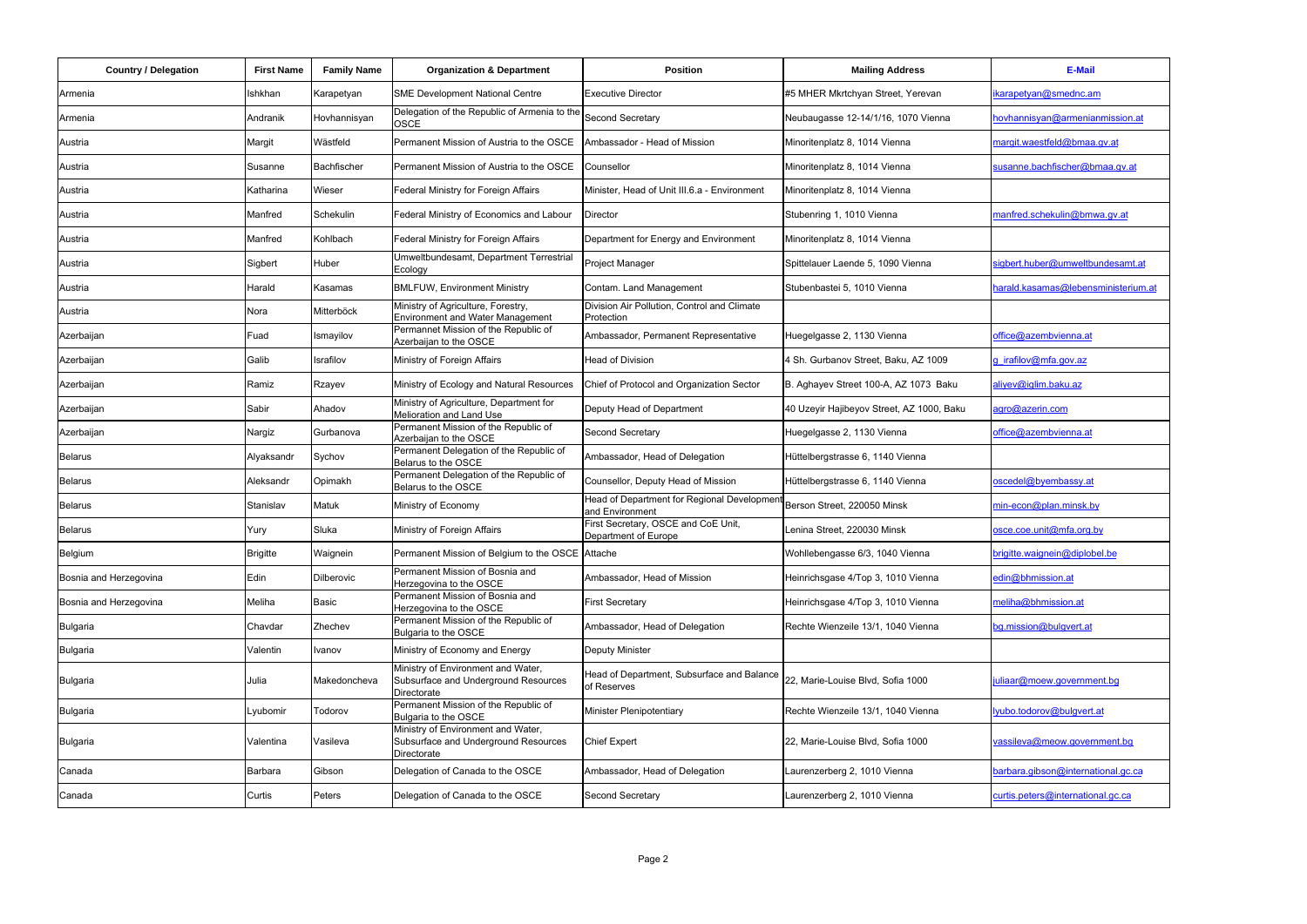| <b>Country / Delegation</b> | <b>First Name</b>      | <b>Family Name</b>      | <b>Organization &amp; Department</b>                                                           | <b>Position</b>                                                             | <b>Mailing Address</b>                                         | E-Mail                          |
|-----------------------------|------------------------|-------------------------|------------------------------------------------------------------------------------------------|-----------------------------------------------------------------------------|----------------------------------------------------------------|---------------------------------|
| Canada                      | Ryan                   | Maccan                  | Delegation of Canada to the OSCE                                                               | Intern                                                                      | Laurenzerberg 2, 1010 Vienna                                   | van.maccan@international.gc.ca  |
| Cyprus                      | Kornelios              | Korneliou               | Permanent Mission of Cyprus to the OSCE                                                        | Ambassador, Head of Mission                                                 | Parkring 20, 1010 Vienna                                       | eyiasemidou@mfa.gov.cy          |
| Cyprus                      | Eva                    | Yiasemidou              | Permanent Mission of Cyprus to the OSCE                                                        | Second Secretary                                                            | Parkring 20, 1010 Vienna                                       | eyiasemidou@mfa.gov.cy          |
| Croatia                     | Zdravko                | Krmek                   | Ministry of Agriculture, Forestry and Water<br>Management                                      | State Secretary                                                             | Ulica Grada Vukovara 220, 10 000 Zagreb                        | zdravko.krmek@voda.hr           |
| Croatia                     | Suzana                 | Tarnik                  | Ministry of Environmental Protection,<br>Physical Planning and Construction                    | <b>Assistant Minister</b>                                                   | Ulica Republike Austrije 14, 10000 Zagreb                      | uzana.tarnik@mzopu.hr           |
| Croatia                     | Luka                   | Borić                   | Ministry of Agriculture, Forestry and Water<br>Management                                      | Head of Division for Project Approval and<br>Financing                      | Ulica Grada Vukovara 220, 10 000 Zagreb                        | uka.boric@voda.hr               |
| Croatia                     | Sanja                  | Barbalić                | Hrvatskeyode - Water Management Institute                                                      | Head of Water Management Institute                                          | Ulica Grada Vukovara 220, 10 000 Zagreb                        | zavod@voda.hr                   |
| Croatia                     | Ivana                  | Goranić                 | Permanent Mission of the Repubic of Croatia<br>to the OSCE                                     | Minister-Counsellor                                                         | Bartensteingasse 16/7, 1010 Vienna                             | vana.goranic@mypei.hr           |
| Denmark                     | John                   | Bernhard                | Mission of Denmark to the OSCE                                                                 | Ambassador, Head of Mission                                                 | Fuehrichgasse 6/3rd floor, 1010 Vienna                         | ohber@um.dk                     |
| Denmark                     | Louise                 | Callesen                | Mission of Denmark to the OSCE                                                                 | <b>First Secretary</b>                                                      | Fuehrichgasse 6/3rd floor, 1010 Vienna                         | oucal@um.dk                     |
| Spain                       | Carlos                 | Sánchez de<br>Boado     | Permanent Mission of Spain to the OSCE                                                         | <b>Head of Mission</b>                                                      | Argentinierstrasse 34, 1040 Vienna                             | oledad.perez@mae.es             |
| Spain                       | gnacio Diaz            | de la Guardia           | OSCE Task Force/Spanish Chairmanship                                                           | Counsellor                                                                  |                                                                |                                 |
| Spain                       | Sergio Álvarez Sánchez |                         | Ministry of Environment, Secretaria General<br>Técnica                                         | Subdireccion General de Relaciones<br>nternacionales                        | Plaza de San Juan de la Cruz s/n, 28071 Madrid salvarez@mma.es |                                 |
| Estonia                     | Merje                  | Stanciene               | Permanent Mission of the Republic of<br>Estonia to the OSCE                                    | Counsellor                                                                  | Führichgasse 8/5, 1010 Vienna                                  | merje.stanciene@osce.estwien.at |
| Finland                     | Aleksi                 | Härkönen                | Permanent Mission of Finland to the OSCE                                                       | Ambassador, Head of Mission                                                 | Esslinggasse 16/2nd floor, 1010 Vienna                         | anomat.wet@formin.fi            |
| Finland                     | Katja                  | Silventoinen            | Permanent Mission of Finland to the OSCE                                                       | Second Secretary                                                            | Esslinggasse 16/2nd floor, 1010 Vienna                         | catia.siventoinen@formin.fi     |
| Finland                     | Veikko                 | Marttila                | Ministry of Agriculture and Forestry,<br>Department of Rural Areas and Natural<br>Resources    | <b>Environment Director</b>                                                 | P.O.Box 30, FI-00023 Government, Finland                       | veikko.marttilla@mmm.fi         |
| Finland                     | Martti                 | Poutanen                | Ministry of the Environment, International<br>Affairs Unit                                     | Counsellor                                                                  | P.O. Box 35. FIN - 0023 Government                             | nartti.poutanen@ymparisto.fi    |
| France                      | Eric                   | _ebédel                 | Permanent Representation of France to the<br>OSCE                                              | Ambassador, Permanent Representative                                        | Schwarzenbergplatz 7/3, 1010 Vienna                            | eric.lebedel@diplomatie.gouv.fr |
| France                      | Henri                  | Léval                   | Permanent Representation of France to the<br>OSCE                                              | Counsellor                                                                  | Schwarzenbergplatz 7/3, 1010 Vienna                            | henri.leval@diplomatie.gouv.fr  |
| France                      | Francois               | <b>Buillon</b>          | French Embassy Vienna, Economic<br>Department                                                  | Attaché                                                                     | Reisnerstraße 50, 1030 Vienna                                  | rancois.bouillon@missioneco.org |
| Georgia                     | Irakli                 | Ghvaladze               | Ministry of Environment Protection and<br><b>Natural Resources</b>                             | Deputy Minister                                                             | Gulua Street 6, Tiblisi                                        | gmep@access.sanet.ge            |
| Georgia                     | George                 | Bezarashvili            | Parliament of Georgia                                                                          | Deputy Head of Comitee                                                      | 8 Rustavela Ave., Tiblisi                                      |                                 |
| Georgia                     | Vasili                 | Babunashvili            | Ministry of Foreign Affairs, Department of<br>Economic, Cultural and Humanitarian<br>Relations | Director of the Department                                                  | Chitadze Street 4, Tiblisi                                     | akhababunashvili@yahoo.com      |
| United Kingdom              | Colin                  | Munro                   | United Kingdom Delegation to the OSCE in<br>Vienna                                             | Ambassador, Head of Delegation                                              | Jauresgasse 12, 1030 Vienna                                    | ikdel@britishembassy.at         |
| <b>United Kingdom</b>       | Andrew                 | Price                   | United Kingdom Delegation to the OSCE in<br>Vienna                                             | <b>First Secretary/Political</b>                                            | Jauresgasse 12, 1030 Vienna                                    | ukdel@britishembassy.at         |
| Greece                      | ysander                | Migliaressis-<br>Phocas | Permanent Mission of Greece to the OSCE                                                        | Ambassador, Permanent Representative                                        | Wohllebengasse 9/12, 1040 Vienna                               | greece.osce@chello.at           |
| Greece                      | Despina                | Ipioti                  | Permanent Mission of Greece to the OSCE                                                        | <b>Second Secretary</b>                                                     | Wohllebengasse 9/12, 1040 Vienna                               | rreece.osce@chello.at           |
| Hungary                     | ászló                  | Szücs                   | Hungarian OSCE Mission                                                                         | Envoy Extraordinary and Minister<br>Plenipotentiary, Deputy Head of Mission | Teinfaltstrasse 4/Mezz, 1010 Vienna                            | szucs@huembvie.at               |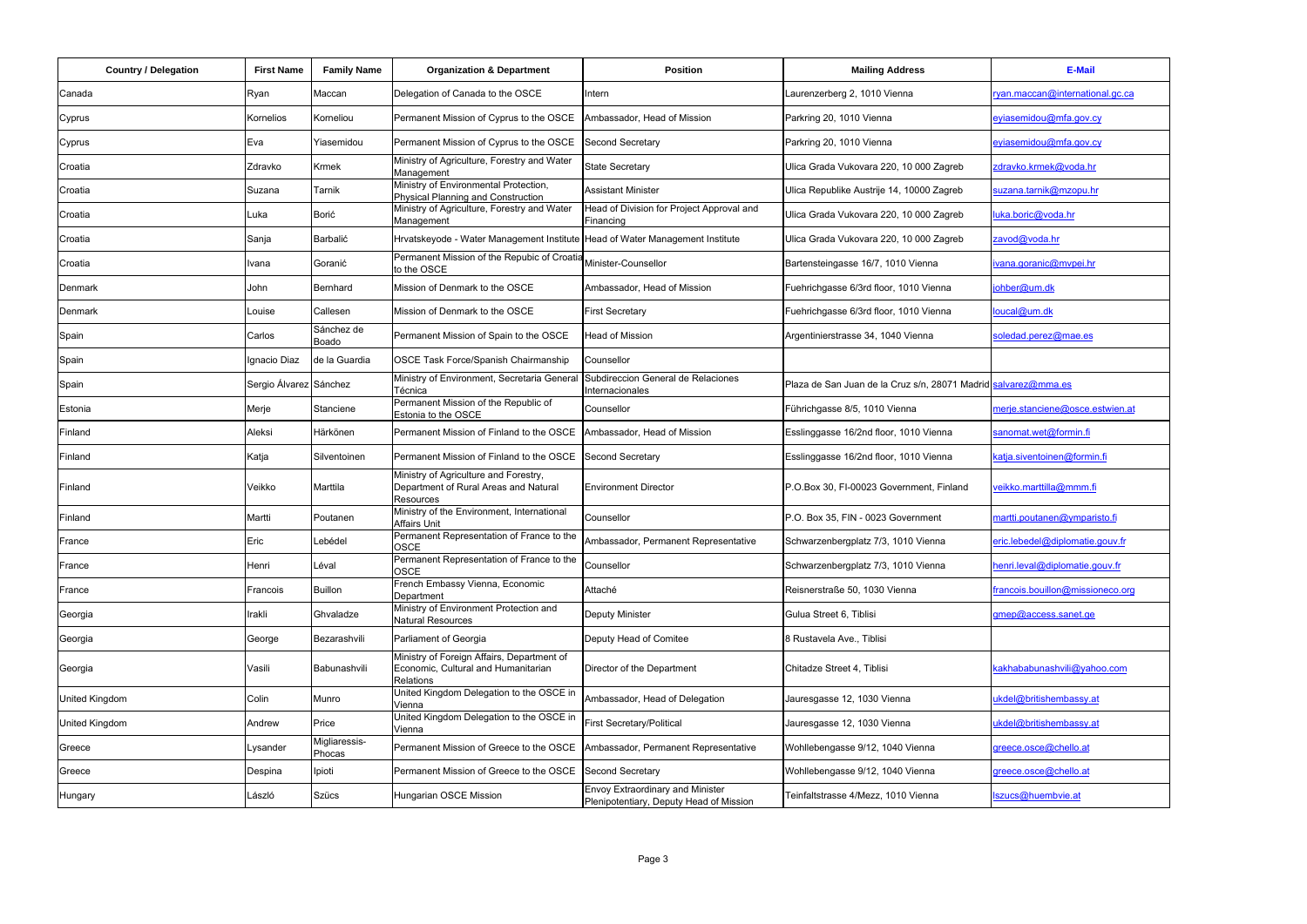| <b>Country / Delegation</b>                     | <b>First Name</b> | <b>Family Name</b> | <b>Organization &amp; Department</b>                                                         | Position                                                                  | <b>Mailing Address</b>                                          | <b>E-Mail</b>               |
|-------------------------------------------------|-------------------|--------------------|----------------------------------------------------------------------------------------------|---------------------------------------------------------------------------|-----------------------------------------------------------------|-----------------------------|
| Ireland                                         | Brendan           | Moran              | Permanent Mission of Ireland to the OSCE                                                     | Ambassador, Head of Mission                                               | Rotenturmstrasse 16-18, 1010 Vienna                             | orendan.moran@dfa.ie        |
| Ireland                                         | Brendan           | Ward               | Permanent Mission of Ireland to the OSCE                                                     | Deputy Head of Mission                                                    | Rotenturmstrasse 16-18, 1010 Vienna                             | orendan.ward@dfa.ie         |
| Ireland                                         | Sinead            | Harvey             | Permanent Mission of Ireland to the OSCE                                                     | Diplomatic Attaché                                                        | Rotenturmstrasse 16-18, 1010 Vienna                             | sinead.harvey@dfa.ie        |
| Italy                                           | Francesco         | Bascone            | Permanent Mission of Italy to the OSCE                                                       | Ambassador, Head of Mission                                               | Wächtertgasse 1, 1010 Vienna                                    | rapposce.vienna@esteri.it   |
| Italy                                           | Andrea            | Cavallari          | Permanent Mission of Italy to the OSCE                                                       | Minister Counsellor                                                       | Wächtertgasse 1, 1010 Vienna                                    | andrea.cavallari@esteri.it  |
| Kazakhstan                                      | Doulat            | Kuanyshev          | Permanent Mission of the Republic of<br>Kazakhstan to the OSCE                               | Ambassador, Head of Mission                                               | Felix-Mottl-Strasse 23, 1190 Vienna                             | sce@kazakhstan.at           |
| Kazakhstan                                      | Salem             | Kabashev           | Ministry of Environment Protection                                                           | Head, Administrative Department                                           | 01 5000, Astrana, Left Bank, Ministers House, A<br><b>Block</b> | abashev s@mail.ru           |
| Kazakhstan                                      | Zulfra            | Zikrina            | Center for Instainable Production and<br>Consumption                                         | Director                                                                  | Orbita 1, Almaty                                                | zzikrina@corec.kz           |
| Kyrgyzstan                                      | <b>Bolotbek</b>   | Mukashev           | Ministry of Foreign Affairs, Department of<br>General Issues                                 | Director                                                                  | 720040, Erkindik Av. 57, Bishkek                                | gendep@mfa.gov.kg           |
| Kyrgyzstan                                      | Aitkul            | Burhanov           | State Agency on Environmental Protection<br>and Forestry                                     | Deputy Director                                                           | Toktogul Street 228, Bishkek                                    | min-eco@elcat.kg            |
| Latvia                                          | Aivars            | Vovers             | Permanent Mission of the Republic of Latvia<br>to the OSCE                                   | Ambassador, Head of Delegation                                            | Stefan Esdersplatz 4, 1190 Vienna                               | edso@mfa.gov.lv             |
| Latvia                                          | Vitolds           | Rusis              | Permanent Mission of the Republic of Latvia<br>to the OSCE                                   | Counsellor                                                                | Stefan Esdersplatz 4, 1190 Vienna                               | vitolds.rusis@mfa.gov.lv    |
| the former Yugoslav Republic of Macedonia Sonja |                   | Lepitkova          | Ministry for Protection of Environment and<br>Spatial Planning                               | Deputy Minister                                                           | Drzdenska 52                                                    |                             |
| the former Yugoslav Republic of Macedonia Sali  |                   | Aidini             | Ministry for Protection of Environment and<br>Spatial Planning                               | Chief of the Cabinet of the Minister                                      | Drzdenska 52                                                    |                             |
| the former Yugoslav Republic of Macedonia Ana   |                   | Mazneva            | Ministry for Protection of Environment and<br>Spatial Planning                               | <b>State Counsellor</b>                                                   | Drzdenska 52                                                    |                             |
| Lithuania                                       | Rytis             | Paulauskas         | Permanent Mission of the Republic of<br>lithuania to the OSCE                                | Ambassador, Head of Delegation                                            | Opernring 5, 1010 Vienna                                        | mission@lithuaniamission.at |
| Lithuania                                       | Giedrius          | Kazakevičius       | Permanent Mission of the Republic of<br>Lithuania to the OSCE                                | Counsellor                                                                | Opernring 5, 1010 Vienna                                        | mission@lithuaniamission.at |
| Luxembourg                                      | Marc              | Thill              | Permanent Representation of the Grand-<br>Duchy of Luxembourg                                | Ambassador, Head of Mission                                               | Wallnerstrasse 2/1/2, 1010 Vienna                               | vienne.osce1@mae.etat.lu    |
| Luxembourg                                      | Christian         | <b>Biever</b>      | Permanent Representation of the Grand-<br>Duchy of Luxembourg                                | Counsellor, Deputy Head of Mission                                        | Wallnerstrasse 2/1/2, 1010 Vienna                               | vienne.osce1@mae.etat.lu    |
| Luxembourg                                      | Sonja             | Ourecky            | Permanent Representation of the Grand-<br>Duchy of Luxembourg                                | Assistant                                                                 | Wallnerstrasse 2/1/2, 1010 Vienna                               | vienne.osce1@mae.etat.lu    |
| Malta                                           | Pierre Clive      | Agius              | Delegation of Malta to the OSCE                                                              | <b>First Counsellor</b>                                                   | Opernring 5, 1010 Vienna                                        | clive-pierre.agius@gov.mt   |
| Malta                                           | Joseph            | Debono             | Delegation of Malta to the OSCE                                                              | Assistant                                                                 | Opernring 5, 1010 Vienna                                        | oseph.d.debono@gov.mt       |
| Moldova                                         | Andrei            | Galbur             | Ministry of Foreign Affairs and European<br>Integration                                      | Head of Department for Multilateral<br>Cooperation                        | 80, 31 August 1989 Str, Chisinau                                | andrei.galbur@mfa.md        |
| Moldova                                         | lurie             | Malanciuc          | Ministry of Agriculture and Food Industry                                                    | Head of Agrochemical, Environment and Plant<br><b>Protection Division</b> | 162, Stefan cel Mare Blvd, Chisinau                             |                             |
| Moldova                                         | Veronica          | Josu               | Ministry of Ecology and Natural Resources,<br>Natural Resources and Biodiversity Division    | <b>Principal Specialist</b>                                               | 9, Cosmonautilor Str., Chisinau                                 | osu@mediu.moldova.md        |
| Norway                                          | Erling            | Skjonsberg         | Permanent Delegation of Norway to the<br>OSCE                                                | Minister Counsellor, Deputy Permanent<br>Representative                   | Reinserstrasse 55-57, 1030 Vienna                               | chjo@mfa.no                 |
| Norway                                          | Henrik            | Malvik             | Permanent Delegation of Norway to the<br>OSCE                                                | <b>First Secretary</b>                                                    | Reinserstrasse 55-57, 1030 Vienna                               | chjo@mfa.no                 |
| Uzbekistan                                      | Shawkat           | Primov             | Ministry of Agriculture and Wter Resources<br>Management, Department for Land<br>Reclamation | <b>Head of Department</b>                                                 | 4. Navoi Street, 700004 Taskent                                 |                             |
|                                                 |                   |                    |                                                                                              |                                                                           |                                                                 |                             |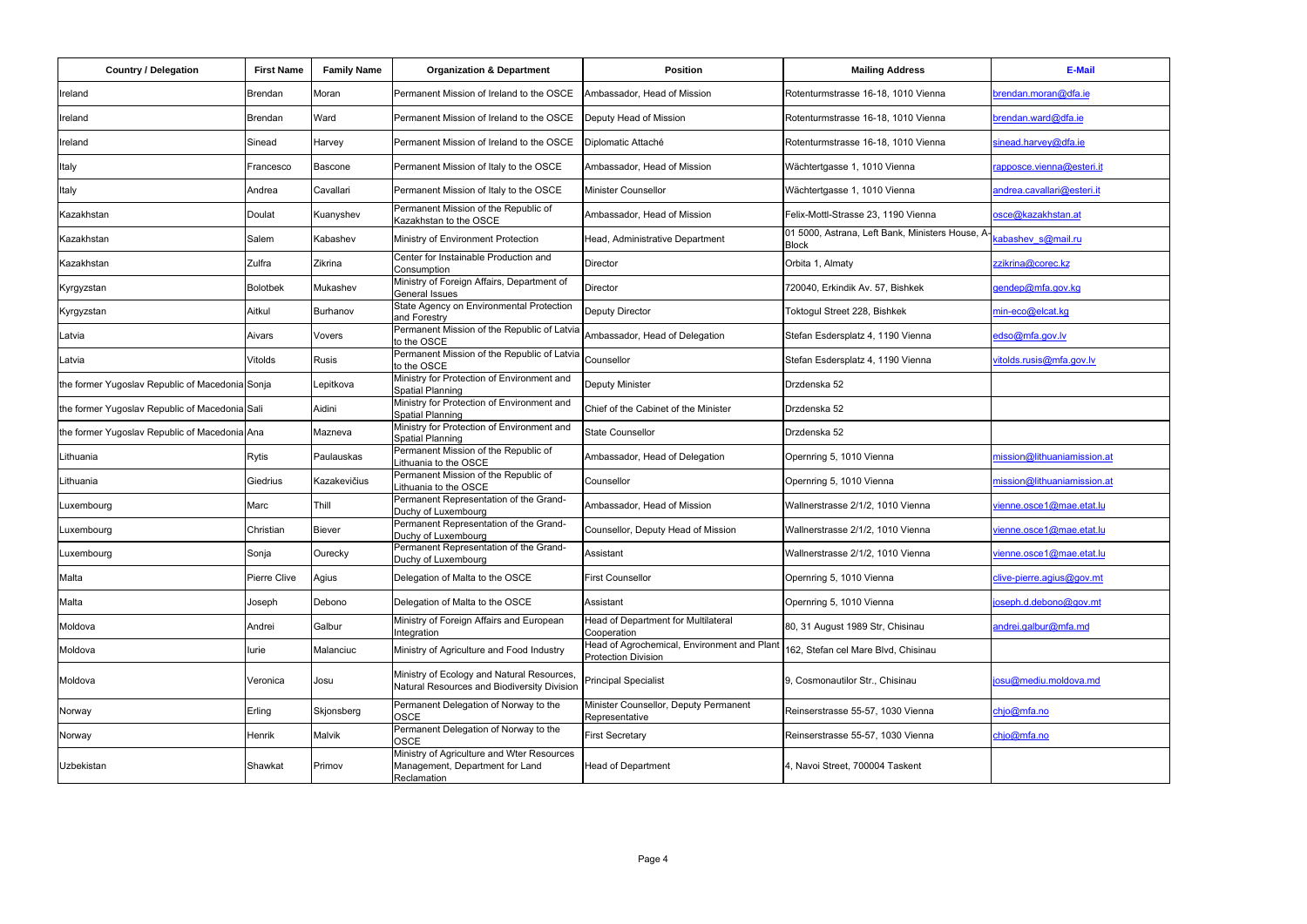| <b>Country / Delegation</b> | <b>First Name</b>  | <b>Family Name</b>              | <b>Organization &amp; Department</b>                                                                                                   | <b>Position</b>                                                                                                | <b>Mailing Address</b>                                              | E-Mail                       |
|-----------------------------|--------------------|---------------------------------|----------------------------------------------------------------------------------------------------------------------------------------|----------------------------------------------------------------------------------------------------------------|---------------------------------------------------------------------|------------------------------|
| Uzbekistan                  | Irina              | Bekmirzaeva                     | State Committee for Nature Protection of<br>Uzbekistan, Department for International Co-Head of Department<br>operation and Programmes |                                                                                                                | 99 Amir Timur Street, 700084 Tashkent                               | envconf@uzsci.net            |
| Netherlands                 | Ida                | van Veldhuizen-<br>Rothenbücher | Permanent Representation of the<br>Netherlands to the OSCE                                                                             | Ambassador, Permanent Representative                                                                           | Opernring 5/8th floor, 1010 Vienna                                  | wec-cdp@minbuza.nl           |
| Netherlands                 | Alexander          | Verbeek                         | Permanent Representation of the<br>Netherlands to the OSCE                                                                             | <b>First Secretary</b>                                                                                         | Opernring 5/8th floor, 1010 Vienna                                  | ag.verbeek@minbuza.nl        |
| Netherlands                 | Michiel            | Hess                            | Ministry of Foreign Affairs                                                                                                            | Policy Adviser                                                                                                 | P.O. Box 20061, 2500 EB Den Haag                                    | michiel.hess@minbuza.nl      |
| Poland                      | Jacek              | <b>Bylica</b>                   | Mission of Poland to the OSCE                                                                                                          | Ambassador, Head of Mission                                                                                    | Hietzinger Hauptstrasse 42 C, 1130 Vienna                           |                              |
| Poland                      | Marek              | Wejtko                          | Mission of Poland to the OSCE                                                                                                          | Minister Counsellor                                                                                            | Hietzinger Hauptstrasse 42 C, 1130 Vienna                           | m.wejtko@botschaftrp.at      |
| Poland                      | Joanna             | Kwapisz                         | Ministry of Environment, Department of<br>Global Environmental Issues and Climate<br>Change                                            | <b>Main Specialist</b>                                                                                         | Wawelska Street 52/54, 00-922 Warsaw                                | pannakwapisz@mos.gov.pl      |
| Portugal                    | Ana                | Barata                          | Permanent Representation of Portugal to the<br>OSCE                                                                                    | Ambassador, Permanent Representative                                                                           | Opernring 3/1, 1010 Vienna                                          |                              |
| Portugal                    | José Reis          | Arsénio                         | Permanent Representation of Portugal to the<br>OSCE                                                                                    | <b>First Secretary</b>                                                                                         | Opernring 3/1, 1010 Vienna                                          | carsenio@portdelosce.at      |
| Romania                     | Liviu              | Bota                            | Permanent Mission of Romania to the OSCE Ambassador, Head of Mission                                                                   |                                                                                                                | Seilerstaette 17/2nd Floor/Top 8-9, 1010 Vienna liviu.bota@mprom.at |                              |
| Romania                     | Gheorghe           | Magheru                         | Ministry of Foreign Affairs                                                                                                            | Minister Plenipotentiary                                                                                       |                                                                     |                              |
| Romania                     | loan               | Pavel                           | Permanent Mission of Romania to the OSCE Counsellor                                                                                    |                                                                                                                | Seilerstaette 17/2nd Floor/Top 8-9, 1010 Vienna loan.pavel@mprom.at |                              |
| Romania                     | Eugen              | Predatu                         | Ministry of Foreign Affairs                                                                                                            | Counsellor                                                                                                     |                                                                     |                              |
| Romania                     | Magdalena<br>Diana | Rossi                           | Ministry of Environment and Water<br>Management, General Directorate of<br>Biodiversity, Biosecurity, Soil, Subsoil                    | Head of Soil-Subsoil Protection Unit                                                                           | 12 Libertatii Avenue. Bucharest                                     | magda.rossi@mmediu.ro        |
| <b>Russian Federation</b>   | Oleg L.            | Mitvol                          | Federal Service for the Oversight of Natural<br>Resources                                                                              | Deputy Director of the Federal Service for the<br>Oversight of Natural Resources,<br><b>Head of Delegation</b> | 123995, D-242, GSP-5, Moscow, B.<br>Gruzinskaya 4/6                 | kolosov@mnr.gov.ru           |
| Russian Federation          | Alexey             | Borodavkin                      | Permanent Mission of the Russian<br>Federation to the OSCE                                                                             | Ambassador                                                                                                     | Erzherzog-Karl-Strasse 182, 1220 Vienna                             | fosce@vandex.ru              |
| Russian Federation          | Vladimir           | Voronkov                        | Permanent Mission of the Russian<br>Federation to the OSCE                                                                             | Deputy Head of Mission                                                                                         | Erzherzog-Karl-Strasse 182, 1220 Vienna                             | rfosce@yandex.ru             |
| Russian Federation          | Andrey             | Kiselev                         | Permanent Mission of the Russian<br>Federation to the OSCE                                                                             | Counsellor                                                                                                     | Erzherzog-Karl-Strasse 182, 1220 Vienna                             | rfosce@yandex.ru             |
| Russian Federation          | Dmitri O.          | Kolosov                         | Federal Supervisory Natural Resources<br>Management Service, Ministry of Natural<br>Resources                                          | Head of Legal Assistance Department                                                                            | 123995, D-242, GSP-5, Moscow, B.<br>Gruzinskaya 4/6                 | kolosov@mnr.gov.ru           |
| Russian Federation          | Valery             | Oknyanskiy                      | Ministry of Foreign Affairs                                                                                                            | Head of Division                                                                                               | 32/34 Smolenskaya-Sennaya, 119200 Moscow                            | alokn@yandex.ru              |
| Russian Federation          | Ekaterina          | Vaguina                         | Ministry of Foreign Affairs, Department of<br>Economic Cooperation                                                                     | Attache                                                                                                        | 32/34 Smolenskaya-Sennaya, 119200 Moscow                            | e.vaguina@mail.ru            |
| Serbia                      | Aleksandar         | Vasiljevic                      | Ministry of Agriculture, Forestry and Water<br>Management                                                                              | Director of Directorate                                                                                        | Omladinskih Brigada 1, 11070 Novi Beograd                           | cavas@ptt.yu                 |
| Serbia                      | Marija             | Antonijevic                     | Ministry of Foreign Affairs                                                                                                            | Directorate for Human Rights and<br><b>Environmental Protection</b>                                            |                                                                     |                              |
| Serbia                      | Aleksandar         | Peric                           | Serbian Chamber of Commerce                                                                                                            | Adviser to the President for Environmental<br>Protection and Sustainable Development                           | 13 - 15 Resavska Street, 11000 Belgrade                             | aleksandar.peric@pks.co.vu   |
| Slovenia                    | Stansilav          | Raščan                          | Permanent Mission of the Republic of<br>Slovenia to the OSCE                                                                           | Ambassador, Head of Mission                                                                                    | Gumpendorferstrasse 11/II. Top 18, 1060 Vienna                      |                              |
| Slovenia                    | Blanka             | Jamnišek                        | Ministry of Foreign Affairs                                                                                                            | Minister Plenipotentiary                                                                                       | Presernova 25, 1000 Ljubljana, Slovenia                             | blanka.jamnisek@gov.si       |
| Sweden                      | Anne               | Due                             | Permanent Delegation of Sweden to the<br>OSCE                                                                                          | Minister, Deputy Head of Delegetaion                                                                           | Obere Donaustrasse 49-51, 1020 Vienna                               | anne.due@foreign.ministry.se |
|                             |                    |                                 |                                                                                                                                        |                                                                                                                |                                                                     |                              |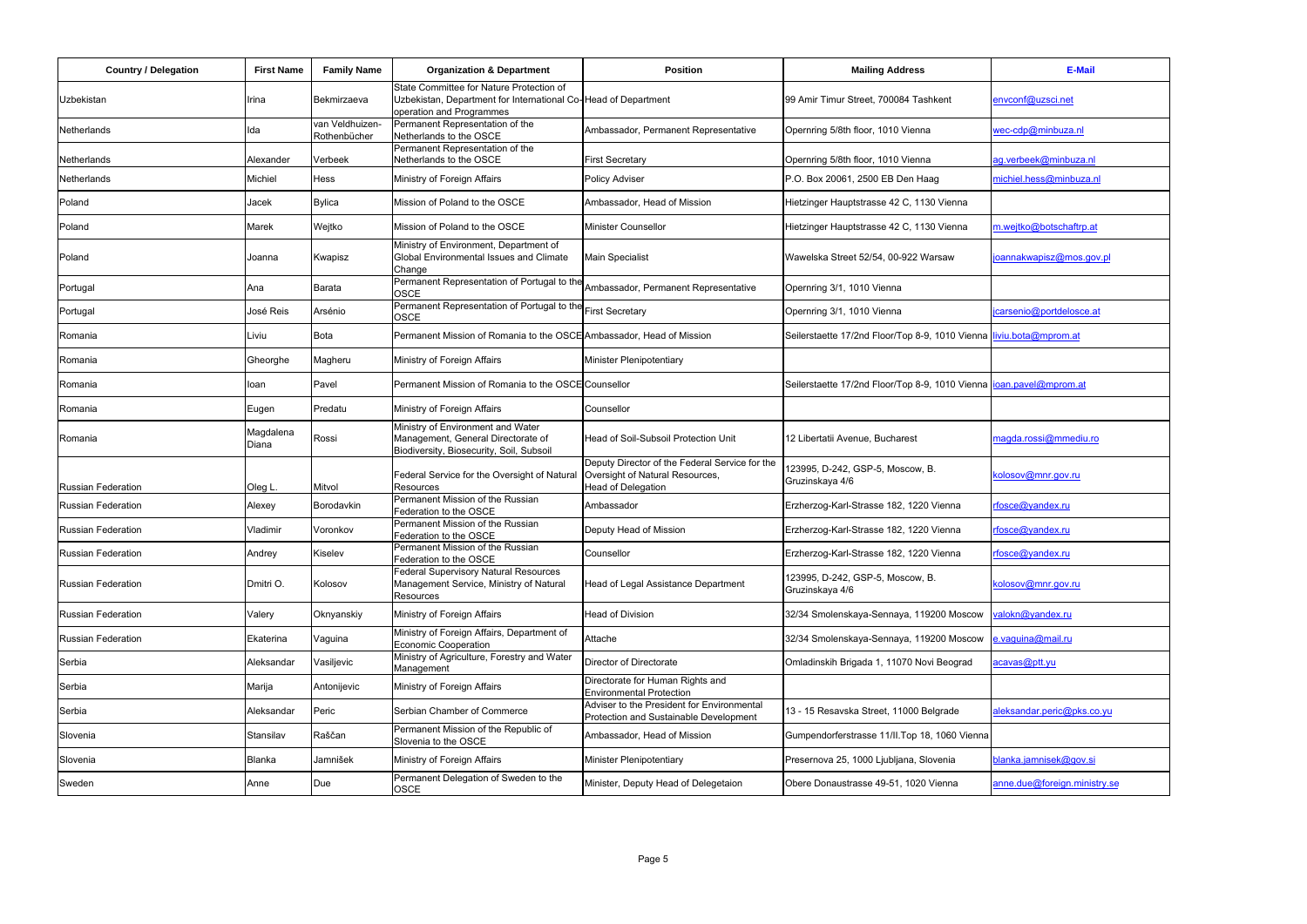| <b>Country / Delegation</b> | <b>First Name</b> | <b>Family Name</b> | <b>Organization &amp; Department</b>                                                                                                 | <b>Position</b>                                                                                                      | <b>Mailing Address</b>                                            | E-Mail                          |
|-----------------------------|-------------------|--------------------|--------------------------------------------------------------------------------------------------------------------------------------|----------------------------------------------------------------------------------------------------------------------|-------------------------------------------------------------------|---------------------------------|
| Sweden                      | Åsa               | Pousard            | Permanent Delegation of Sweden to the<br>OSCE                                                                                        | <b>First Secretary</b>                                                                                               | Obere Donaustrasse 49-51, 1020 Vienna                             | sa.pousard@foreign.ministry.se  |
| Switzerland                 | Rudolf            | Schaller           | Swiss Delegation to the OSCE                                                                                                         | Ambassador, Head of Delegation                                                                                       | Rooseveltplatz 4-5, 1090 Vienna                                   | udolf.schaller@vim.rep.admin.ch |
| Switzerland                 | Rolf              | Stücheli           | Swiss Delegation to the OSCE                                                                                                         | Minister, Deputy Head of Delegetaion                                                                                 | Rooseveltplatz 4-5, 1090 Vienna                                   | rolf.stuecheli@vim.rep.admin.ch |
| Switzerland                 | Nathalie          | Bösch              | Federal Department of Foreign Affairs of<br>Switzerland, Political Directorate, Political<br>Division V, Sector Policy Co-ordination | lead of Section for International<br><b>Environmental Affairs</b>                                                    | Bundesgasse 32 (B15), 3003 Bern                                   | nathalie.boesch@eda.admin.ch    |
| Tajikistan                  | <b>Nuriddin</b>   | Zardiev            | Ministry of Agriculture and Nature Protection<br>Department of Usage of Land and Water<br>Resources                                  | <b>Head of Department</b>                                                                                            | Zikrullo Khojaeva Street, 734017 Dushanbe                         |                                 |
| Tajikistan                  | Nusratullo        | Nozaninov          | Land Management, Cartography and<br>Geodesy under the Government,<br>Department of External Relations and<br>Information             | <b>Head of Department</b>                                                                                            | 15 Giprozemgorodok Street, 734067 Dushanbe                        | comzem@tajnet.com               |
| Czech Republic              | Ivan              | Počuch             | the OSCE                                                                                                                             | Permanent Mission of the Czech Republic to Ambassador Extraordinary and Plenipotentiary<br><b>Head of Delegation</b> | Penzinger Strasse 11-12, 1140 Vienna                              | czechmission.vienna@aon.at      |
| <b>Czech Republic</b>       | Michal            | Pastvinský         | Ministry of Environment, Development and<br><b>Project Cooperation Department</b>                                                    | Director                                                                                                             | Vrêdvická 65, 100 10 Prague 10                                    | bastvinsky@env.cz               |
| <b>Czech Republic</b>       | Jaroslav          | Štěpánek           | Ministry of Foreign Affairs, Department of<br>International Economic Relations                                                       | Deputy Director                                                                                                      | Loretanske nam.5, 11800 Praha 1                                   | aroslav.stepanek@mzv.cz         |
| Czech Republic              | David             | Topinka            | Ministry of Environment, Department of Old<br>Economic Damages                                                                       | Expert                                                                                                               | Vrêdvická 65, 100 10 Prague 11                                    | david topinka@env.cz            |
| Czech Republic              | Jiří              | Toifl              | Ministry of Foreign Affairs, Department for<br>Multilateral Economic Relations                                                       | Desk Officer                                                                                                         | Loretanske nam.5, 11800 Praha 1                                   | iri toifl@mzv.cz                |
| Turkmenistan                | Tirkish           | Atajanov           | Ministry of Agriculture                                                                                                              | Head                                                                                                                 | 744000 Azadi, 63                                                  |                                 |
| Turkey                      | Yusuf             | Buluc              | Permanent Mission of Turkey to the OSCE                                                                                              | Ambassador, Head of Mission                                                                                          | Zieglergasse 5/2, 1070 Vienna                                     | urk.del@agit-osce.at            |
| Turkey                      | Ömer              | Tüzel              | Permanent Mission of Turkey to the OSCE                                                                                              | Counsellor, Deputy Head of Mission                                                                                   | Zieglergasse 5/2, 1070 Vienna                                     | urk.del@agit-osce.at            |
| Turkey                      | Emine             | Andiz              | Permanent Mission of Turkey to the OSCE                                                                                              | <b>Third Secretary</b>                                                                                               | Zieglergasse 5/2, 1070 Vienna                                     | urk.del@agit-osce.at            |
| Turkey                      | Erdogan           | Ozevren            | Ministry of Environment and Forestry                                                                                                 | Division Director of Combating of<br>Desertification                                                                 | Cevreve Orman Bakantigi, Bestepe 06560<br>Ankara                  | eozevren@hotmail.com            |
| Turkey                      | Erdogan           | Isik               | Ministry of Environment and Forestry,<br>General Directorate of Environment                                                          | Engineer                                                                                                             | Sogutozu Cad No. 14/E, 06560 Bestepe/Ankara                       | eisik@cevreorman.gov.tr         |
| Turkey                      | Ekrem             | Yazici             | Ministry of Environment and Forestry                                                                                                 | Forest Engineer                                                                                                      |                                                                   |                                 |
| Turkey                      | Küsat             | Özen               | General Directorate of State Hydraulic<br>Works                                                                                      | Civil Engineer                                                                                                       | Dsi GN Mu'lugu Etudve Plan Dai Bsk.<br>Yucetepe/Ankara            | nkozen@dsi.gov.tr               |
| Turkey                      | Adil              | Cirdi              | General Directorate of State Hydraulic<br>Works                                                                                      | Agricultural Engineer                                                                                                | Dsi GN Mu'lugu Etudve Plan Dai Bsk.<br>Yucetepe/Ankara            | adilc@dsi.gov.tr                |
| Turkey                      | Mustafa           | Ciftci             | General Directorate of Forestry of the<br>Ministry of Environment and Forestry                                                       | <b>Forestry Engineer</b>                                                                                             | Orman Genel Mudurlugu Gazi Tesisleri 1 Nolu<br>Bina, 06560 Ankara | nciftci07@mynet.com             |
| Ukraine                     | Volodymyr         | Yel'chenko         | Permanent Mission of Ukraine to the OSCE Permanent Representative                                                                    |                                                                                                                      | Naaffgasse 23, 1180 Vienna                                        | uadel@ukr.at                    |
| Ukraine                     | Kostiantyn        | Radchenko          | State Committee of Ukraine on Land<br>Resources                                                                                      | Deputy Head                                                                                                          | 3 Narodnoho Opolchennya Street, 03151 Kyiv                        |                                 |
| Ukraine                     | Oleh              | Herassymenko       | Permanent Mission of Ukraine to the OSCE                                                                                             | Deputy Permanent Representative                                                                                      | Naaffgasse 23, 1180 Vienna                                        | o.herasymenko@ukr.at            |
| Ukraine                     | Yuriy             | Kolmaz             | Ministry of Environmental Protection, Land<br>Resources Division                                                                     | <b>Head of Division</b>                                                                                              | 35, Uritskogo Street, Kyiv 03035                                  | saveland@menr.gov.ua            |
| Ukraine                     | Valentyn          | Shcherbyna         | Ministry of Environmental Protection,<br>Division of Plant Life Protection                                                           | Senior Specialist                                                                                                    | 35, Uritskogo Street, Kyiv 03035                                  | biores@menr.gov.ua              |
| Ukraine                     | Dmytro            | Kuleba             | Permanent Mission of Ukraine to the OSCE Third Secretary                                                                             |                                                                                                                      | Naaffgasse 23, 1180 Vienna                                        | d.kuleba@ukr.at                 |
|                             |                   |                    |                                                                                                                                      |                                                                                                                      |                                                                   |                                 |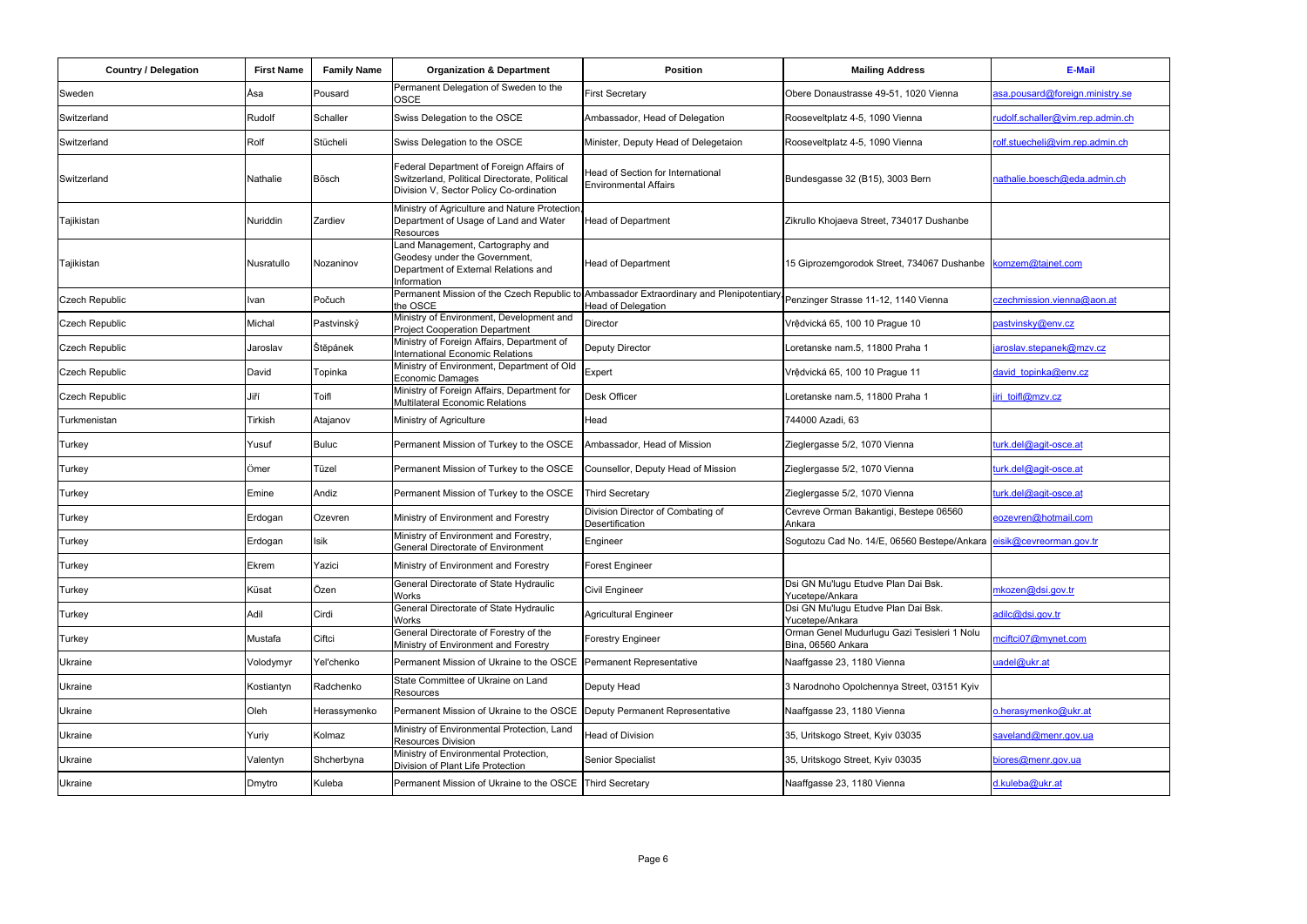|                                  | <b>First Name</b> | <b>Family Name</b> | <b>Organization &amp; Department</b>    | <b>Position</b>                       | <b>Mailing Address</b>                | E-Mail                                       |  |  |
|----------------------------------|-------------------|--------------------|-----------------------------------------|---------------------------------------|---------------------------------------|----------------------------------------------|--|--|
| <b>PARTNERS FOR CO-OPERATION</b> |                   |                    |                                         |                                       |                                       |                                              |  |  |
| Japan                            | Junya             | Nakano             | Japanese Embassy in Vienna              | <b>First Secretary</b>                | Hessgasse 6, 1010 Vienna              | wi214@embjp.at                               |  |  |
| Japan                            | Andrea            | Kinz               | Japanese Embassy in Vienna              | Assistant                             | Hessgasse 6, 1010 Vienna              | wi253@embip.at                               |  |  |
| Republic of Korea                | Byung-Ho          | Kim                | Embassy of the Republic of Korea        | Minister, Deputy Chief of Mission     | Gregor-Mendel-Strasse 25, 1180 Vienna | mail@koreaemb.at                             |  |  |
| Republic of Korea                | Tae-Ick           | Cho                | Embassy of the Republic of Korea        | Counsellor                            | Gregor-Mendel-Strasse 25, 1180 Vienna | mail@koreaemb.at                             |  |  |
| Thailand                         | Cheevindh         | Nathalang          | Royal Thai Embassy in Vienna            | <b>First Secretary</b>                | Cottagegasse 48, 1180 Vienna          | thai.vn@embthai.telecom.at                   |  |  |
| Thailand                         | Mathurawee        | Wisuthakul         | Royal Thai Embassy in Vienna            | <b>First Secretary</b>                | Cottagegasse 48, 1180 Vienna          | thai.vn@embthai.telecom.at                   |  |  |
| Algeria                          | Taous             | Feroukhi           | Embassy of Algeria to Austria           | Representative of Algeria to the OSCE | Rudolfinergasse 18, 1190 Vienna       | office@algeria-embassy.at                    |  |  |
| Egypt                            | Ramzy             | Ramzy              | Embassy of Egypt to Austria             | Ambassador, Head of Delegation        | Hohe Warte 52-54, 1190 Vienna         | eqyptembassyvienna@eqyptembassyvie<br>nna.at |  |  |
| Egypt                            | Mootaz            | Khalil             | Embassy of Egypt to Austria             | Deputy Chief of the Mission           | Hohe Warte 52-54, 1190 Vienna         | eqyptembassyvienna@eqyptembassyvie<br>nna.at |  |  |
| Egypt                            | Reeham            | Khalil             | Embassy of Egypt to Austria             | Second Secretary                      | Hohe Warte 52-54, 1190 Vienna         | eqyptembassyvienna@eqyptembassyvie<br>nna.at |  |  |
| Israel                           | Dan               | Ashbel             | Permanent Mission of Israel to the OSCE | Ambassador, Head of Mission           | Anton Frank Gasse 20, 1180 Vienna     | ambassador-assist@vienna.mfa.gov.il          |  |  |
| <b>Israel</b>                    | Galit             | Ronen              | Permanent Mission of Israel to the OSCE | Deputy Chief of Mission               | Anton Frank Gasse 20, 1180 Vienna     | dcm@vienna.mfa.gov.il                        |  |  |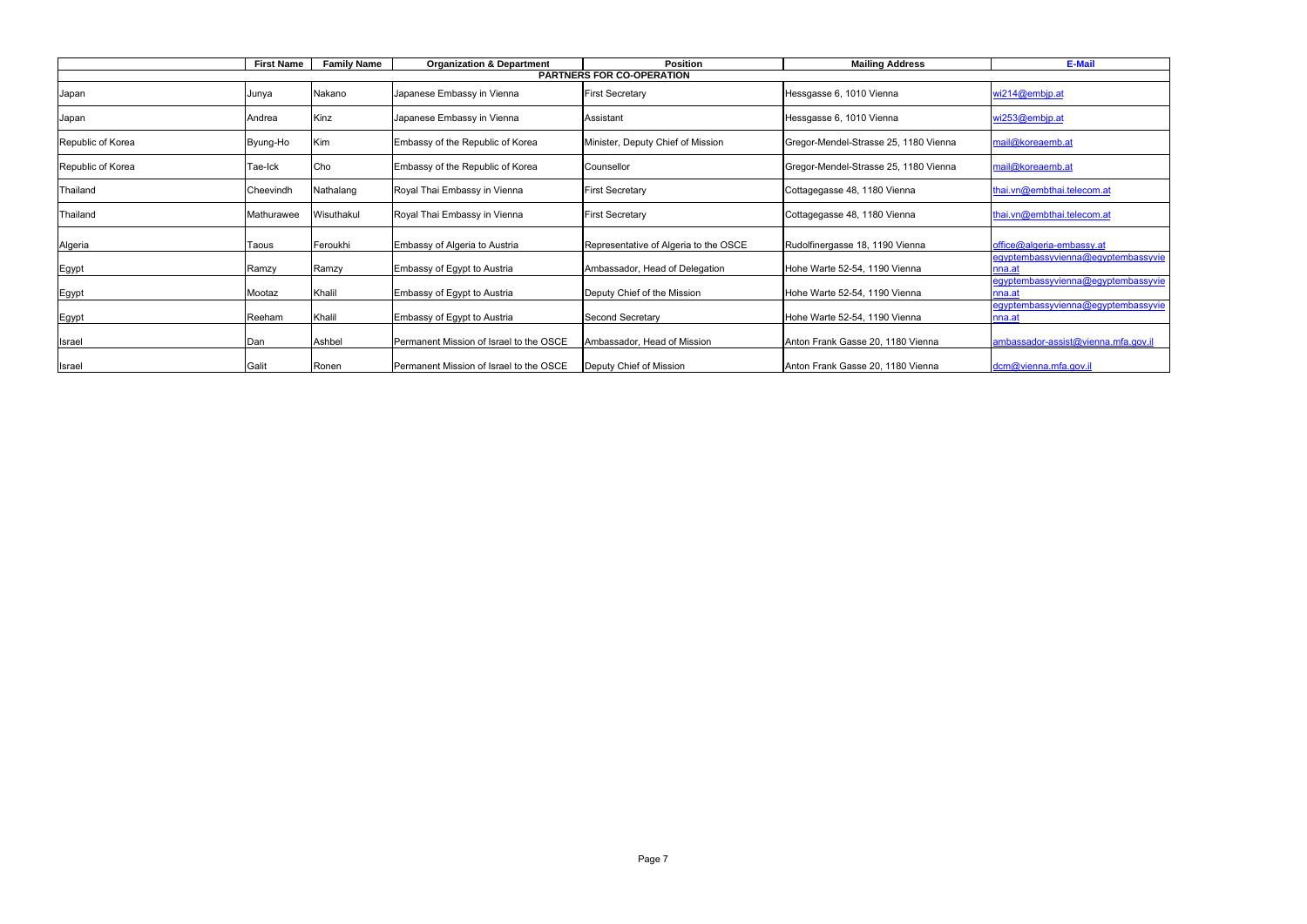|                                                                                                                                             | <b>First Name</b> | <b>Family Name</b> | <b>Organization &amp; Department</b>                                                                                                                     | <b>Position</b>                                                        | <b>Mailing Address</b>                                          | E-Mail                          |  |  |
|---------------------------------------------------------------------------------------------------------------------------------------------|-------------------|--------------------|----------------------------------------------------------------------------------------------------------------------------------------------------------|------------------------------------------------------------------------|-----------------------------------------------------------------|---------------------------------|--|--|
| <b>INTERNATIONAL ORGANIZATIONS</b>                                                                                                          |                   |                    |                                                                                                                                                          |                                                                        |                                                                 |                                 |  |  |
| European Bank for Reconstruction and                                                                                                        |                   |                    |                                                                                                                                                          |                                                                        |                                                                 |                                 |  |  |
| Development                                                                                                                                 | Alistair          | Clark              | EBRD, Environment Department                                                                                                                             | Director                                                               | One Exchange Square, London EC 2A 2JN                           | clarka@ebrd.com                 |  |  |
| European Environment Agency                                                                                                                 | Jacqueline        | McGlade            |                                                                                                                                                          |                                                                        |                                                                 |                                 |  |  |
|                                                                                                                                             |                   |                    | European Environment Agency                                                                                                                              | <b>Executive Director</b>                                              | Kongens Nytorv 6, DK 1050 Copenhagen K,<br>Denmark              | jaqueline.mcglade@eea.europa.eu |  |  |
| Extractive Industries Transparency Initiative Peter                                                                                         |                   | Eigen              | Extractive Industries Transparency Initiative                                                                                                            |                                                                        |                                                                 |                                 |  |  |
|                                                                                                                                             |                   |                    |                                                                                                                                                          | Chairperson of the Board                                               |                                                                 |                                 |  |  |
| European Society for Soil Conservation,                                                                                                     | Jose Luis         | Rubio              | European Society for Soil Conservation,                                                                                                                  |                                                                        |                                                                 |                                 |  |  |
| Research Centre on Desertification,                                                                                                         |                   |                    | Research Centre on Desertification,                                                                                                                      |                                                                        |                                                                 |                                 |  |  |
|                                                                                                                                             |                   |                    |                                                                                                                                                          |                                                                        | CIDE, Cami de la Marjal s/n, 46470 Albal,                       | jose.l.rubio@uv.es              |  |  |
| University of Valencia                                                                                                                      |                   |                    | University of Valencia                                                                                                                                   | Chief of Department in the Research Centre                             | Valencia                                                        |                                 |  |  |
| Interstate Coordination Water Commission<br>of Central Asia, Scientific Research Institute Pulatkhon<br>for Irrigation and Land Reclamation |                   | Umarov             | <b>Interstate Coordination Water Commission</b><br>of Central Asia, Scuentific Research Institute Deputy Director<br>for Irrigation and Land Reclamation |                                                                        | 11 Karasu-4, 700057 Tashkent                                    | umarovp@iwc-aral.uz             |  |  |
| IOM - International Organization for<br>Migration                                                                                           | Peter             | Von Bethlenfalvy   | <b>IOM Vienna</b>                                                                                                                                        | Director of IOM Vienna, Head of Special<br>Liaison Mission to the OSCE | Nibelungengasse 13/4, 1010 Vienna                               | jantal@jom.int                  |  |  |
| IOM - International Organization for<br>Migration                                                                                           | David             | Reisenzein         | <b>IOM Vienna</b>                                                                                                                                        | Head of Austrian Programs                                              | Nibelungengasse 13/4, 1010 Vienna                               | dreisenzein@iom.int             |  |  |
| IOM - International Organization for<br>Migration                                                                                           | Livia             | Vedrasco           | <b>IOM Vienna</b>                                                                                                                                        | <b>CT Focal Point</b>                                                  | Nibelungengasse 13/4, 1010 Vienna                               | lvedrasco@iom.int               |  |  |
| IOM - International Organization for<br>Migration                                                                                           | <b>Brigitte</b>   | Schütz             | <b>IOM Vienna</b>                                                                                                                                        | <b>NCP Researcher</b>                                                  | Nibelungengasse 13/4, 1010 Vienna                               | bschuetz@iom.int                |  |  |
| IOM - International Organization for<br>Migration                                                                                           | Barbara           | Albrecht           | <b>IOM Vienna</b>                                                                                                                                        | Intern                                                                 | Nibelungengasse 13/4, 1010 Vienna                               | balbrecht@iom.int               |  |  |
| Ministerial Conference on the Protection of                                                                                                 | Piotr             | Borkowski          | Ministerial Conference on the Protection of                                                                                                              |                                                                        |                                                                 |                                 |  |  |
| Forests in Europe                                                                                                                           |                   |                    | Forests in Europe                                                                                                                                        | Head of the Liaison Unit in Warsaw                                     |                                                                 |                                 |  |  |
| <b>UNDP</b>                                                                                                                                 | Peter             | Svedberg           |                                                                                                                                                          |                                                                        |                                                                 |                                 |  |  |
|                                                                                                                                             |                   |                    | UNDP, Europe and the CIS - Bratislava<br><b>Regional Center</b>                                                                                          | <b>Project Manager</b>                                                 | Grosslingova 35, 81109 Bratislava                               | peter.svedberg@undp.org         |  |  |
| <b>UNECE</b>                                                                                                                                | Robert            | Nowak              |                                                                                                                                                          |                                                                        |                                                                 |                                 |  |  |
|                                                                                                                                             |                   |                    | UNECE                                                                                                                                                    | Economic Affairs Officer                                               | 8-14, av de la Paix, CH-1211 Geneva                             | robert.nowak@unece.org          |  |  |
| <b>UNECE</b>                                                                                                                                | Bo                | Libert             |                                                                                                                                                          |                                                                        |                                                                 |                                 |  |  |
|                                                                                                                                             |                   |                    | <b>Environment and Human Settlements</b><br><b>Division</b>                                                                                              | <b>Regional Adviser</b>                                                | Palais des Nations, room 315, CH-2111 Geneva<br>10 <sup>1</sup> | bo.libert@unece.org             |  |  |
|                                                                                                                                             |                   |                    |                                                                                                                                                          |                                                                        |                                                                 |                                 |  |  |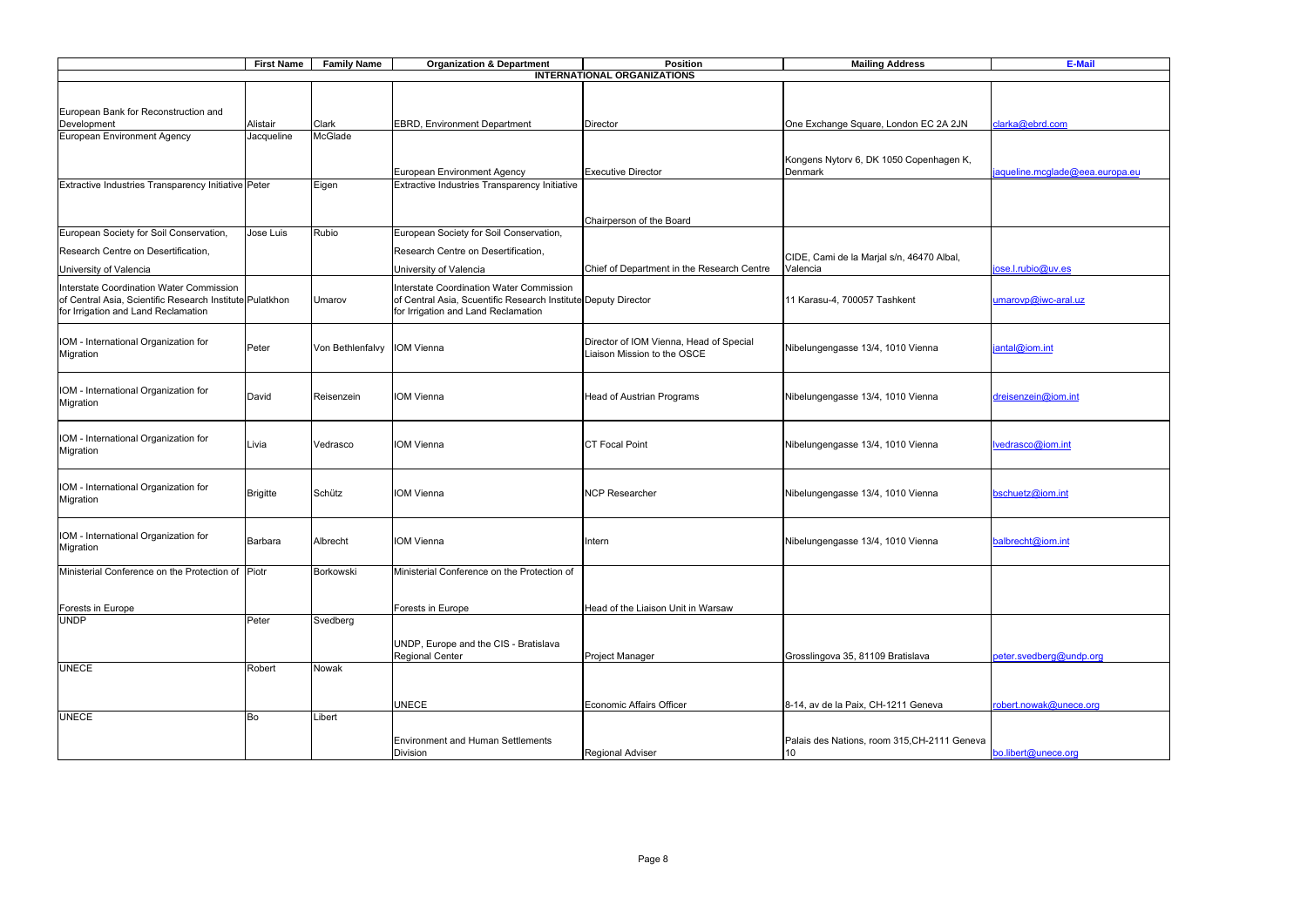|                                          | <b>First Name</b>                  | <b>Family Name</b> | <b>Organization &amp; Department</b>         | <b>Position</b>                            | <b>Mailing Address</b>                                                                     | E-Mail                     |  |  |  |  |
|------------------------------------------|------------------------------------|--------------------|----------------------------------------------|--------------------------------------------|--------------------------------------------------------------------------------------------|----------------------------|--|--|--|--|
|                                          | <b>INTERNATIONAL ORGANIZATIONS</b> |                    |                                              |                                            |                                                                                            |                            |  |  |  |  |
| <b>UNEP</b>                              | Frits                              | Schlingemann       |                                              |                                            |                                                                                            |                            |  |  |  |  |
|                                          |                                    |                    |                                              |                                            |                                                                                            |                            |  |  |  |  |
|                                          |                                    |                    |                                              | Senior Adviser                             | 15 Chemin Des Anemones, Chatelaine -                                                       | frits.schlingemann@unep.ch |  |  |  |  |
| <b>UNEP</b>                              | Nickolai                           | Denisov            | UNEP Regional Office for Europe              |                                            | Geneva, CH-1219                                                                            |                            |  |  |  |  |
|                                          |                                    |                    |                                              |                                            |                                                                                            |                            |  |  |  |  |
|                                          |                                    |                    | UNEP Programme, GRID-Arendal/Regional        |                                            | 11 - 13 chemin des Anemones, Chatelaine -                                                  |                            |  |  |  |  |
|                                          |                                    |                    | Office for Europe                            | Coordinator for Central and Eastern Europe | Geneva, CH-1219                                                                            | nickolai.denisov@unep.ch   |  |  |  |  |
| <b>UNEP</b>                              | Valentin                           | Emelin             |                                              |                                            |                                                                                            |                            |  |  |  |  |
|                                          |                                    |                    |                                              |                                            |                                                                                            |                            |  |  |  |  |
|                                          |                                    |                    |                                              |                                            |                                                                                            | vemelin@grida.no           |  |  |  |  |
| <b>UNHCR</b>                             | Angela                             | Li Rosi            | UNEP Programme, GRID-Arendal                 | <b>Project Manager</b>                     | Postboks 183, N-4802 Arendal                                                               |                            |  |  |  |  |
|                                          |                                    |                    |                                              |                                            |                                                                                            |                            |  |  |  |  |
|                                          |                                    |                    |                                              |                                            | Senior Liaison Officer to the OSCE and Vienna UNHCR Liaison Office to the OSCE and Vienna- |                            |  |  |  |  |
|                                          |                                    |                    | <b>UNHCR</b>                                 | <b>Based UN Agencies</b>                   | Based UN Agencies, P.O.Box 550, 1400 Vienna lirosi@unhcr.org                               |                            |  |  |  |  |
| <b>UNIDO</b>                             | Petra                              | Schwager           |                                              |                                            |                                                                                            |                            |  |  |  |  |
|                                          |                                    |                    |                                              |                                            |                                                                                            |                            |  |  |  |  |
|                                          |                                    |                    |                                              |                                            | Vienna International Center, PO Box 300, 1400                                              |                            |  |  |  |  |
| <b>UNIDO</b>                             | Helga                              | Schrott            | Energy and Cleaner Production Branch         | Industrial Development Officer             | Vienna                                                                                     | p.schwager@unido.org       |  |  |  |  |
|                                          |                                    |                    |                                              |                                            |                                                                                            |                            |  |  |  |  |
|                                          |                                    |                    |                                              |                                            | Vienna International Center, PO Box 300, 1400                                              |                            |  |  |  |  |
|                                          |                                    |                    | Energy and Cleaner Production Branch         |                                            | Vienna                                                                                     | h.schrott@unido.org        |  |  |  |  |
| <b>UNIDO</b>                             | Elisa                              | Tonda              |                                              |                                            |                                                                                            |                            |  |  |  |  |
|                                          |                                    |                    |                                              |                                            |                                                                                            |                            |  |  |  |  |
|                                          |                                    |                    |                                              |                                            | Vienna International Center, PO Box 300, 1400                                              |                            |  |  |  |  |
| United Nations University, Institute for | Fabrice                            | Renaud             | PTC/ECB/CPU                                  | Industrial Development Officer             | Vienna                                                                                     | e.tonda@unido.org          |  |  |  |  |
|                                          |                                    |                    |                                              |                                            |                                                                                            |                            |  |  |  |  |
| Environment and Human Security (UNU-     |                                    |                    | <b>Environmental Assessment and Resource</b> | Section Head, Associate Director of the    | UNU-EHS, UN-Campus, Hermann-Ehlers                                                         |                            |  |  |  |  |
| EHS)                                     |                                    |                    | Vulnerability                                | Institute                                  | Strasse 10, D-53113, Bonn                                                                  | renaud@ehs.uni.edu         |  |  |  |  |
| <b>NATO</b>                              | Deniz                              | Yüksel-Beten       |                                              |                                            |                                                                                            |                            |  |  |  |  |
|                                          |                                    |                    |                                              |                                            |                                                                                            |                            |  |  |  |  |
|                                          |                                    |                    | NATO, Public Diplomacy Division, Threats     |                                            |                                                                                            |                            |  |  |  |  |
|                                          |                                    |                    | &Challenges Section                          | Head of T&C Section                        | Avenue Leopold III, B-1110 Brussels                                                        | beten.deniz@hq.nato.int    |  |  |  |  |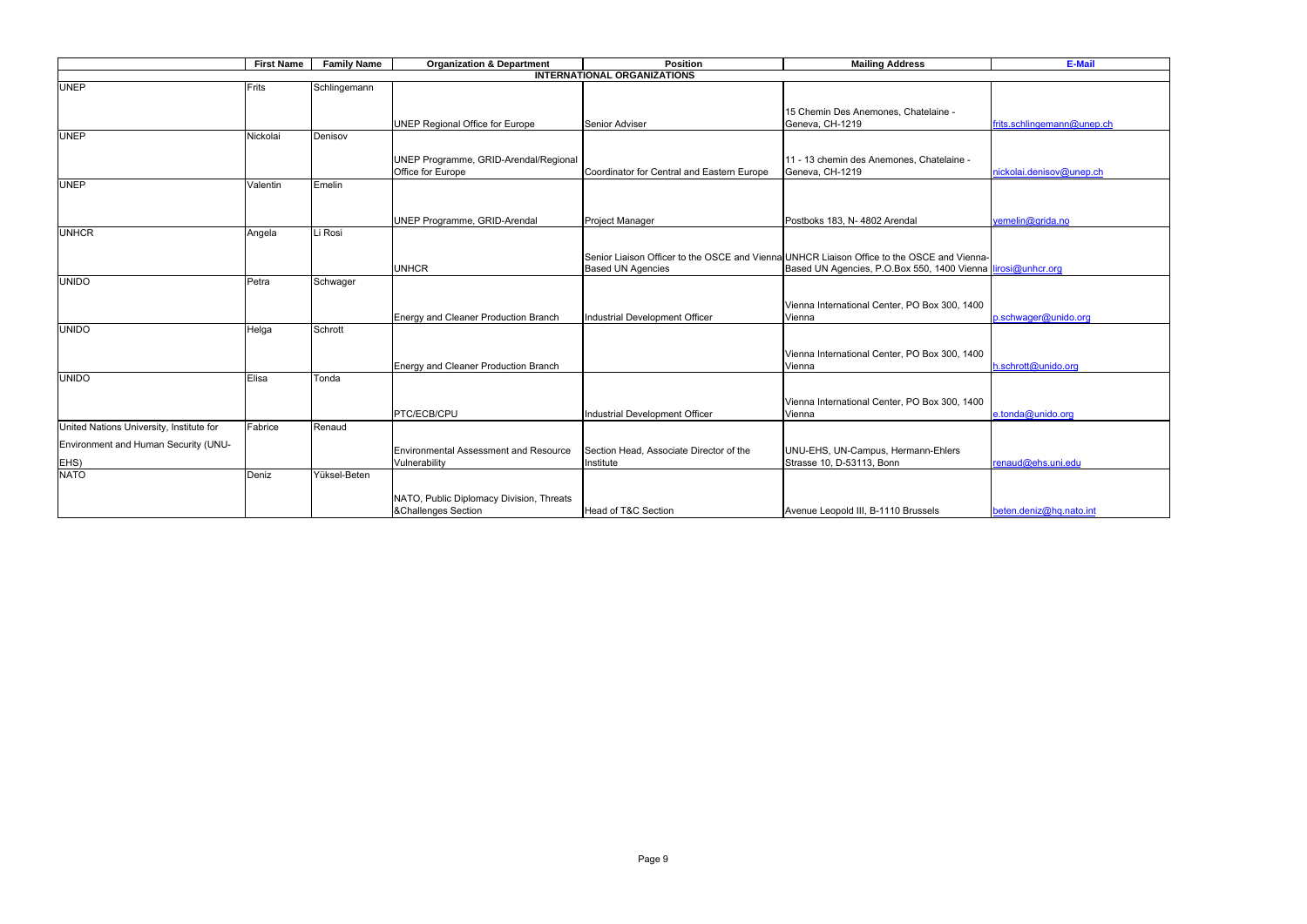|                                        | <b>First Name</b> | <b>Family Name</b> | <b>Organization &amp; Department</b>       | <b>Position</b>                       | <b>Mailing Address</b>                       | E-Mail                              |
|----------------------------------------|-------------------|--------------------|--------------------------------------------|---------------------------------------|----------------------------------------------|-------------------------------------|
|                                        |                   |                    |                                            | <b>NON-GOVERNMENTAL ORGANIZATIONS</b> |                                              |                                     |
| International Health and Ecology       | Yusufjon          | Shadimetov         | International Health and Ecology           |                                       |                                              |                                     |
| Organization "ECOSAN"                  |                   |                    | Organization "ECOSAN"                      | President                             | 6 Amir Timur Street, 7000000 tashkent        | ecosan@uzpak.uz                     |
| International Human Dimensions Program | Falk              | Schmidt            | International Human Dimensions Program     |                                       |                                              |                                     |
|                                        |                   |                    |                                            |                                       |                                              |                                     |
| on Global Environmental Change, Bonn   |                   |                    | on Global Environmental Change, Bonn       | Scientific Officer                    |                                              |                                     |
|                                        |                   |                    |                                            | <b>ACADEMIC and BUSINESS CIRCLES</b>  |                                              |                                     |
| Faculty of Civil Engineering, Serbia   | Jovan             | Despotovic         | Faculty of Civil Engineering, Serbia       |                                       | Boulevard of the King Alexander 73, 11000    |                                     |
|                                        |                   |                    |                                            | Associate Professor                   | Belgrade                                     | edespoto@hikom.grf.bg.ac.yu         |
| IMC University of Applied Sciences     | Anis              | Bajrektarević      | IMC University of Applied Sciences, Export |                                       |                                              |                                     |
|                                        |                   |                    | EU-ASEAN-NAFTA                             | Professor, Deputy Study Director      | Piaristengasse 1, 3500 Krems                 | anis.bajrektarevic@imc-krems.ac.at  |
| IMC Fachhochschule Krems               | Alexandra         | Wogritsch          | <b>Export-Oriented Management</b>          | Student. 5th Semester                 | Glasfasergasse 24, 2000 Stockerau            | a.wogritsch@imc-krems.ac.at         |
| U.S. Army Command and General Staff    | Wendell           | King               | U.S. Army Command and General Staff        |                                       | 1 Reynolds Rioad. Ft. Leavenworth, KS 66027, |                                     |
| College                                |                   |                    | College                                    | Dean of Academics                     | <b>USA</b>                                   | wendell.c.king@leavenworth.army.mil |
| Advanced Energy and Environmental      | William           | Kucera             | Advanced Energy and Environmental          |                                       |                                              |                                     |
| Management Solutions Foundation, Czech |                   |                    | Management Solutions Foundation, Czech     |                                       |                                              |                                     |
| Republic                               |                   |                    | Republic                                   |                                       | Halkova c. 1810/3, 43401 Most                | wkucera@gmail.com                   |
| Dekonta                                | Karel             | Petrzelka          | Dekonta                                    | General Manager                       | Volutova 2523, 15800 Praque 5                | petrzelka@dekonta.cz                |
| Dekonta                                | Pavel             | Mothejl            | Dekonta                                    | Vice Chairman of the Board            | Volutova 2523, 15800 Praque 5                | petrzelka@dekonta.cz                |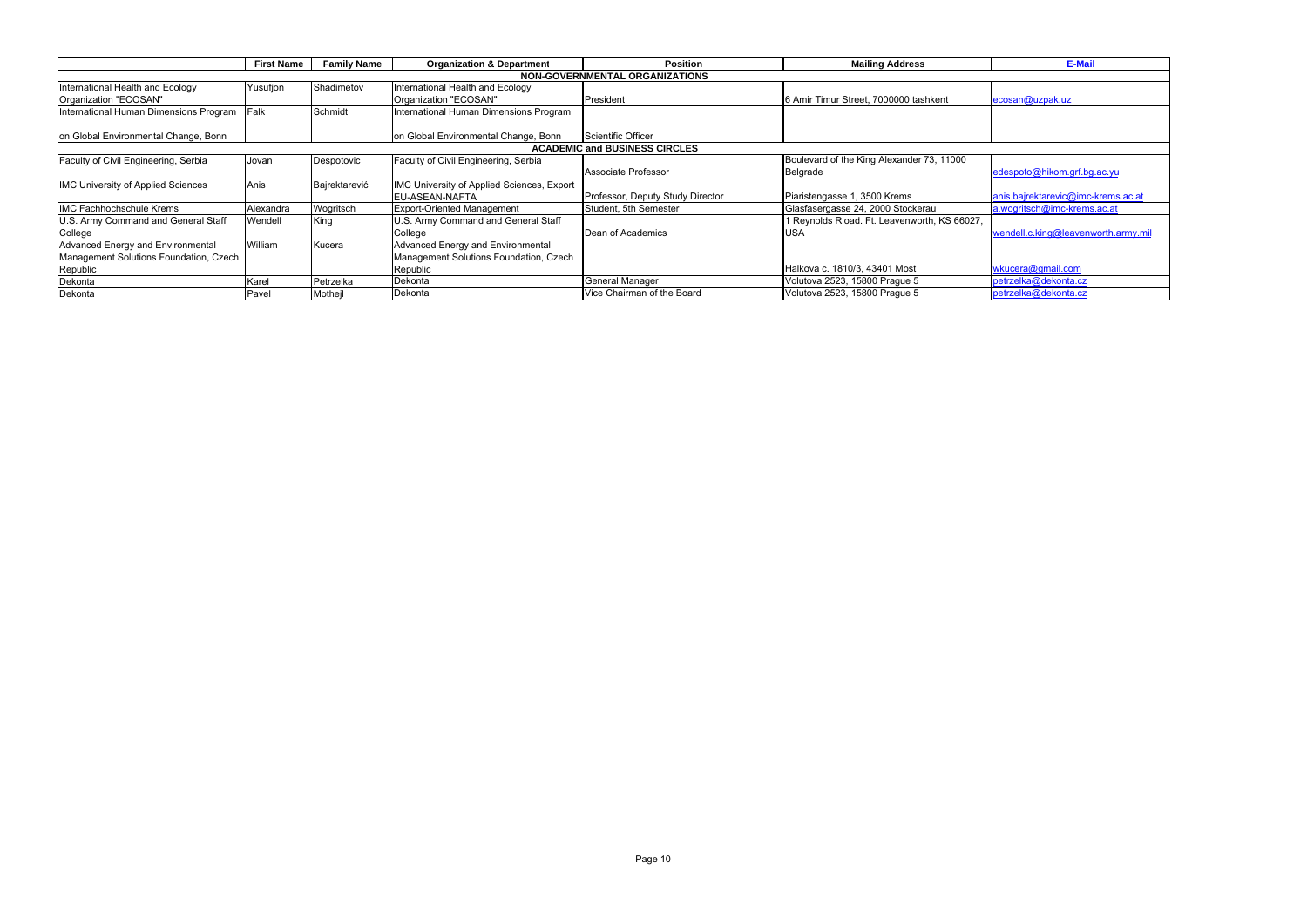|                                            | <b>First Name</b> | <b>Family Name</b>   | <b>Organization &amp; Department</b>      | <b>Position</b>                            | <b>Mailing Address</b>               | E-Mail                  |  |  |  |
|--------------------------------------------|-------------------|----------------------|-------------------------------------------|--------------------------------------------|--------------------------------------|-------------------------|--|--|--|
| <b>OSCE INSTITUTIONS</b>                   |                   |                      |                                           |                                            |                                      |                         |  |  |  |
| <b>OSCE/ODIHR</b>                          | Anna              | Platonova            |                                           |                                            |                                      |                         |  |  |  |
|                                            |                   |                      | Migration/Freedom of Movement Unit        | Programme Officer                          | 19 Al. Ujazdowskie, 00-557 Warsaw    | anna.platonova@osce.org |  |  |  |
| <b>OSCE Parliamentary Assembly</b>         | Andreas           | Nothelle             | <b>OSCE Parliamentary Assembly Vienna</b> |                                            |                                      |                         |  |  |  |
|                                            |                   |                      | Liaison Office                            | Special Reprsentative                      | Neustiftgasse 3/8, 1070 Vienna       | specialrep@oscepa.at    |  |  |  |
| <b>OSCE Parliamentary Assembly</b>         | Andres            | <b>Blasco Cortes</b> | <b>OSCE Parliamentary Assembly Vienna</b> |                                            |                                      |                         |  |  |  |
|                                            |                   |                      | Liaison Office                            | Liaison Officer                            | Neustiftgasse 3/8, 1070 Vienna       | andres@oscepa.dk        |  |  |  |
| <b>OSCE Parliamentary Assembly</b>         | Eleonora          | De Carlo             | OSCE Parliamentary Assembly Vienna        |                                            |                                      |                         |  |  |  |
|                                            |                   |                      | Liaison Office                            | <b>Research Assistant</b>                  | Neustiftgasse 3/8, 1070 Vienna       | eleonora@oscepa.dk      |  |  |  |
| <b>OSCE Parliamentary Assembly</b>         | Claire            | Devlin               | OSCE Parliamentary Assembly Vienna        |                                            |                                      |                         |  |  |  |
|                                            |                   |                      | Liaison Office                            | <b>Research Assistant</b>                  | Neustiftgasse 3/8, 1070 Vienna       | claire@oscepa.dk        |  |  |  |
| <b>OSCE Parliamentary Assembly</b>         | Mona              | Korsgard             | <b>OSCE Parliamentary Assembly Vienna</b> |                                            |                                      |                         |  |  |  |
|                                            |                   |                      | Liaison Office                            | Intern                                     | Neustiftgasse 3/8, 1070 Vienna       | intern@oscepa.dk        |  |  |  |
| <b>OSCE Parliamentary Assembly/Russian</b> | Leonid            | Ivanchenko           | State Duma, Second Committee of the       |                                            |                                      |                         |  |  |  |
| Federation                                 |                   |                      | <b>OSCE Parliamentary Assembly</b>        | Chairperson                                | 1 Okhotny Ryad Street, 103265 Moscow | dzakhaev@duma.gov.ru    |  |  |  |
| <b>OSCE Parliamentary Assembly/Russian</b> | Semyon            | Dzakhaev             | State Duma, Second Committee of the       | Secretary to the Russian Delegation of the |                                      |                         |  |  |  |
| Federation                                 |                   |                      | <b>OSCE Parliamentary Assembly</b>        | <b>OSCE PA</b>                             | 1 Okhotny Ryad Street, 103265 Moscow | dzakhaev@duma.gov.ru    |  |  |  |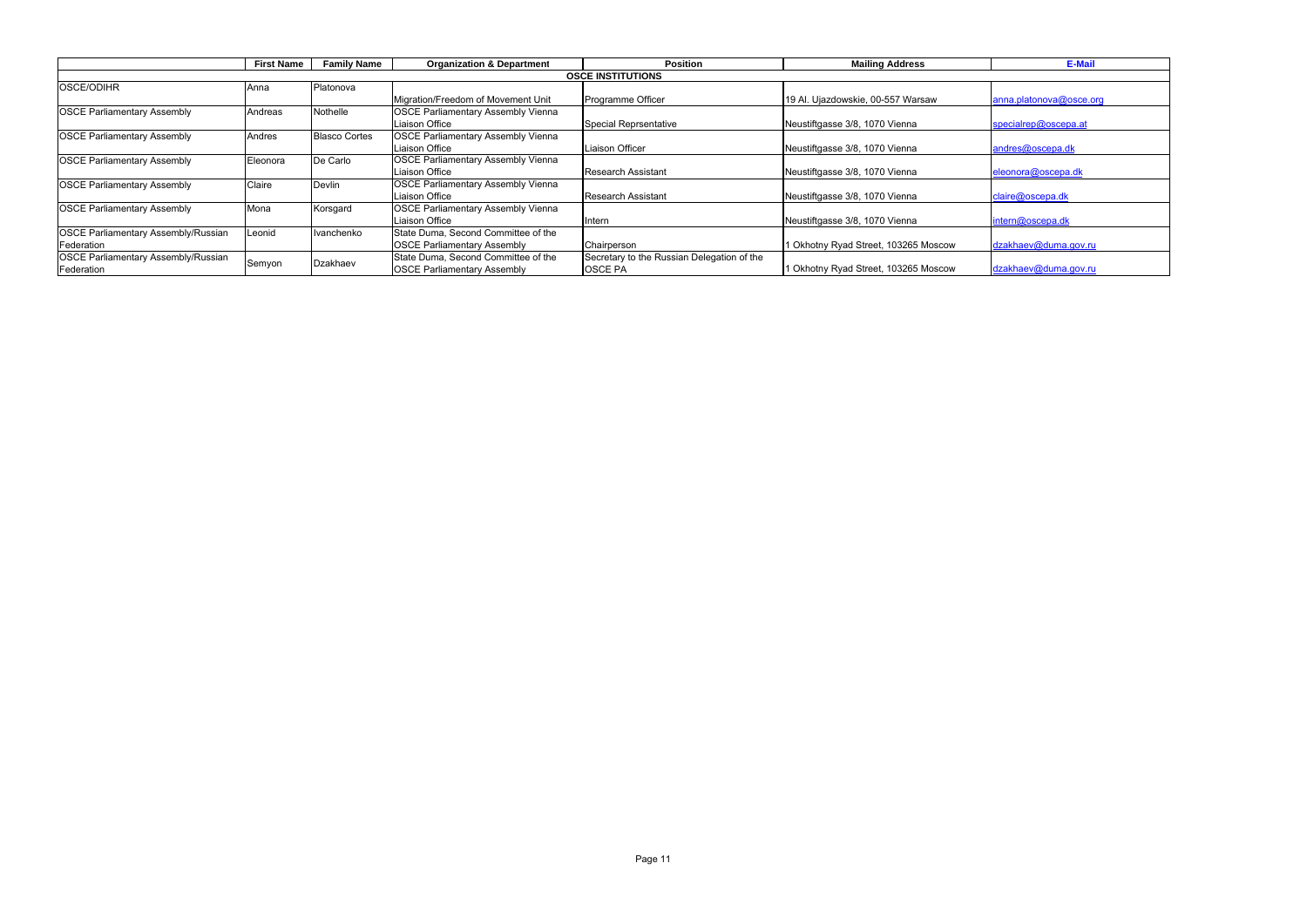|                                       | <b>First Name</b> | <b>Family Name</b> | <b>Organization &amp; Department</b>    | <b>Position</b>                         | <b>Mailing Address</b>                   | E-Mail                          |  |  |  |
|---------------------------------------|-------------------|--------------------|-----------------------------------------|-----------------------------------------|------------------------------------------|---------------------------------|--|--|--|
| <b>OSCE SECRETARIAT</b>               |                   |                    |                                         |                                         |                                          |                                 |  |  |  |
| <b>OSCE Secretariat</b>               | Marc              | Perrin de          |                                         |                                         |                                          |                                 |  |  |  |
|                                       |                   | <b>Brichambaut</b> | <b>OSCE Secretariat</b>                 | <b>OSCE Secretary General</b>           | Kärntnerring 5-7, 1010 Vienna            | tracy.lindell@osce.org          |  |  |  |
| Office of the Coordinator of OSCE     | Bernard           | Snoy               | <b>OSCE Economic and Environmental</b>  |                                         |                                          |                                 |  |  |  |
| Economic and Environmental Activities |                   |                    | <b>Activities</b>                       | Co-ordinator                            | Kärntnerring 5-7, 7th Floor, 1010 Vienna | bernard.snov@osce.org           |  |  |  |
| Office of the Coordinator of OSCE     | Alexey            | Stukalo            |                                         |                                         |                                          |                                 |  |  |  |
| Economic and Environmental Activities |                   |                    | <b>Executive Management</b>             | <b>Deputy Coordinator EEA</b>           | Kärntnerring 5-7, 7th Floor, 1010 Vienna | alexey.stukalo@osce.org         |  |  |  |
| Office of the Coordinator of OSCE     | Marc              | <b>Baltes</b>      |                                         |                                         |                                          |                                 |  |  |  |
| Economic and Environmental Activities |                   |                    | <b>Executive Management</b>             | Senior Economic Adviser                 | Kärntnerring 5-7, 7th Floor, 1010 Vienna | marc.baltes@osce.org            |  |  |  |
| Office of the Coordinator of OSCE     | Patrice           | <b>Dreiski</b>     |                                         |                                         |                                          |                                 |  |  |  |
| Economic and Environmental Activities |                   |                    | <b>Executive Management</b>             | <b>Special Adviser</b>                  | Kärntnerring 5-7, 7th Floor, 1010 Vienna | patrice.dreiski@osce.org        |  |  |  |
| Office of the Coordinator of OSCE     | Araceli           | Jimenez-Segura     |                                         |                                         |                                          |                                 |  |  |  |
| Economic and Environmental Activities |                   |                    | <b>Executive Management</b>             | <b>Coordination Officer</b>             | Kärntnerring 5-7, 7th Floor, 1010 Vienna | araceli.jimenez-sequra@osce.org |  |  |  |
| Office of the Coordinator of OSCE     | Gabriel           | Leonte             |                                         |                                         |                                          |                                 |  |  |  |
| Economic and Environmental Activities |                   |                    | <b>Economic Forum Unit</b>              | Economic and Environmental Adviser      | Kärntnerring 5-7, 7th Floor, 1010 Vienna | gabriel.leonte@osce.org         |  |  |  |
| Office of the Coordinator of OSCE     | Roel              | Janssens           |                                         |                                         |                                          |                                 |  |  |  |
| Economic and Environmental Activities |                   |                    | <b>Economic Forum Unit</b>              | Economic and Environmental Adviser      | Kärntnerring 5-7, 7th Floor, 1010 Vienna | roel.ianssens@osce.org          |  |  |  |
| Office of the Coordinator of OSCE     | Andrea            | Gredler            |                                         |                                         |                                          |                                 |  |  |  |
| Economic and Environmental Activities |                   |                    | <b>Economic Forum Unit</b>              | <b>Administrative Secretary</b>         | Kärntnerring 5-7, 7th Floor, 1010 Vienna | andrea.gredler@osce.org         |  |  |  |
| Office of the Coordinator of OSCE     | Helen             | Santiago Fink      |                                         |                                         |                                          |                                 |  |  |  |
| Economic and Environmental Activities |                   |                    | Economic Governance Unit                | Senior Economic Affairs Officer         | Kärntnerring 5-7, 7th Floor, 1010 Vienna | helen.santiagofink@osce.org     |  |  |  |
| Office of the Coordinator of OSCE     | Nina              | Lindroos Kopolo    |                                         |                                         |                                          |                                 |  |  |  |
| Economic and Environmental Activities |                   |                    | Economic Governance Unit                | Associate Programme Officer             | Kärntnerring 5-7, 7th Floor, 1010 Vienna | nina.lindroos-kopolo@osce.org   |  |  |  |
| Office of the Coordinator of OSCE     | Philip            | Reuchlin           |                                         |                                         |                                          |                                 |  |  |  |
| Economic and Environmental Activities |                   |                    | Economic Governance Unit                | Adviser                                 | Kärntnerring 5-7, 7th Floor, 1010 Vienna | philip.reuchlin@osce.org        |  |  |  |
| Office of the Coordinator of OSCE     | David             | Swalley            | Environmental Security and Co-operation |                                         |                                          |                                 |  |  |  |
| Economic and Environmental Activities |                   |                    | Unit                                    | Economic/Environmental Affairs Officer  | Kärntnerring 5-7, 7th Floor, 1010 Vienna | david.swallev@osce.org          |  |  |  |
| Office of the Coordinator of OSCE     | Saba              | Nordström          | Environmental Security and Co-operation |                                         |                                          |                                 |  |  |  |
| Economic and Environmental Activities |                   |                    | Unit                                    | <b>Environmental Adviser</b>            | Kärntnerring 5-7, 7th Floor, 1010 Vienna | saba.nordstrom@osce.org         |  |  |  |
| Office of the Coordinator of OSCE     | Raul              | Daussa             | Environmental Security and Co-operation |                                         |                                          |                                 |  |  |  |
| Economic and Environmental Activities |                   |                    | Unit                                    | Associate Programme Officer             | Kärntnerring 5-7, 7th Floor, 1010 Vienna | raul.daussa@osce.org            |  |  |  |
| Office of the Coordinator of OSCE     | Kilian            | <b>Strauss</b>     |                                         |                                         |                                          |                                 |  |  |  |
| Economic and Environmental Activities |                   |                    | Programme and Project Monitoring Unit   | Senior Programme Officer                | Kärntnerring 5-7, 7th Floor, 1010 Vienna | kilian.strauss@osce.org         |  |  |  |
| <b>OSCE Secretariat</b>               | Armands           | Pupols             | <b>Conflict Prevention Centre</b>       | Mission Programme Officer               | Kärntnerring 5-7, 4th Floor, 1010 Vienna | armands.pupols@osce.org         |  |  |  |
| <b>OSCE Prague Office</b>             | Jaromir           | Kvapil             |                                         | Head of Office and Officer in Charge of |                                          |                                 |  |  |  |
|                                       |                   |                    | <b>OSCE Prague Office</b>               | <b>Meetings</b>                         | Nam. Pod Kastany 529/2, 16000 Praha 6    | jaromir.kvapil@osce.org         |  |  |  |
| <b>OSCE Praque Office</b>             | Iveta             | Dzurikova          |                                         |                                         |                                          |                                 |  |  |  |
|                                       |                   |                    | <b>OSCE Prague Office</b>               | Secretary                               | Nam. Pod Kastany 529/2, 16000 Praha 6    | iveta.dzurikova@osce.org        |  |  |  |